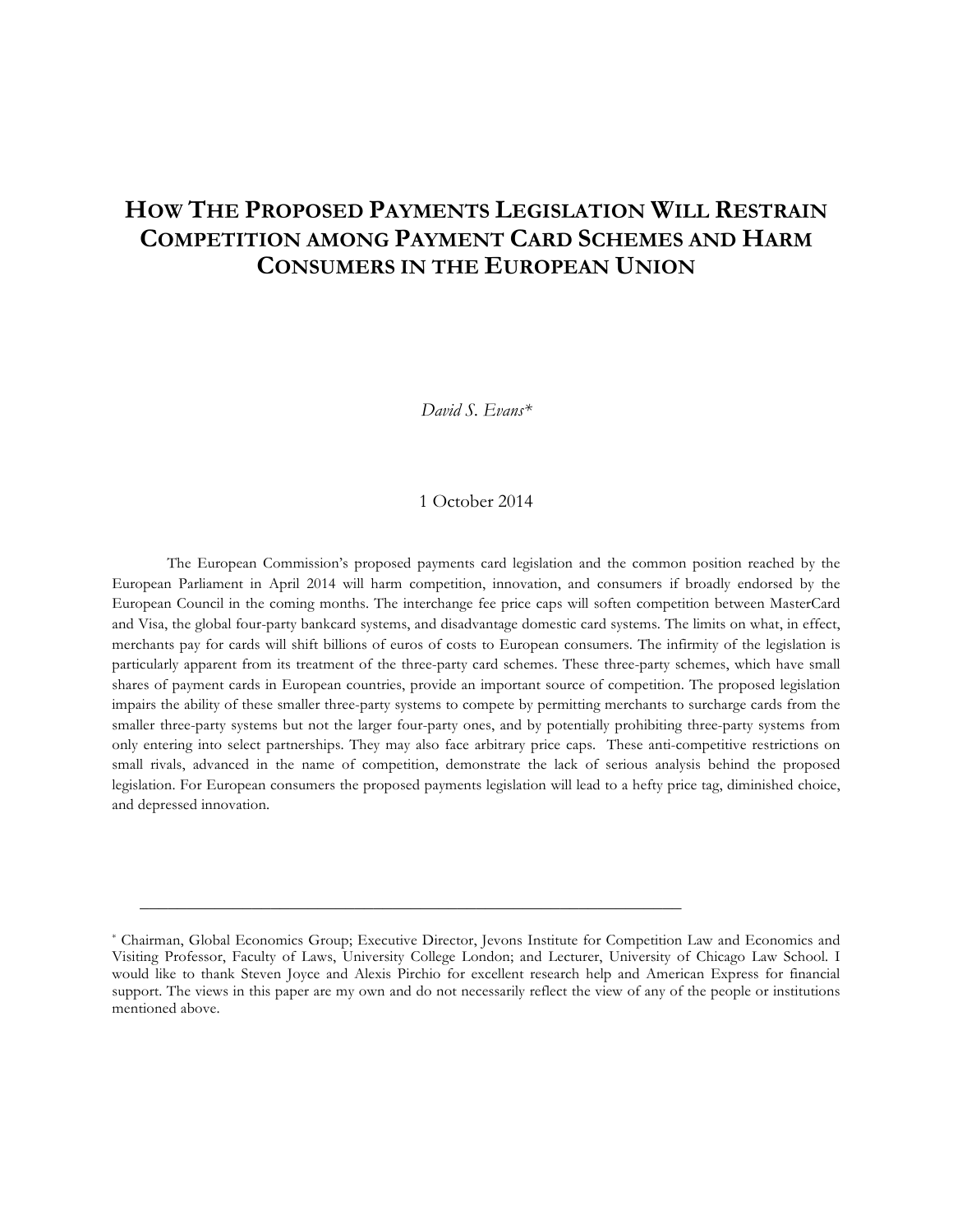# **I. INTRODUCTION AND SUMMARY**

The European Parliament, in early April 2014, endorsed and further extended draft legislation, <sup>1</sup> originally proposed by the European Commission, which will impose sweeping regulation on payment card businesses. <sup>2</sup> The backers of the legislation claim that it will nurture competition, innovation, and consumer choice in the European Union.<sup>3</sup> In fact, if adopted in the current form, it will reduce competition among payment systems in the EU, impede the entry of new schemes, weaken innovation, and decrease consumer choice. European consumers will end up paying billions of euros more in fees. The legislation will squelch virtually all challengers to MasterCard and Visa.

One doesn't have to speculate about these effects. There are already dead and wounded victims in plain sight. The European Commission's recent policies have eliminated the most serious emerging pan-European challenger to the global card networks. A group of 24 banks drawn from across major countries in Europe tried to start a competing pan-European card system a few years ago. After being rebuffed by an intransigent Commission, set on shifting the cost of payments from merchants to consumers, the Monnet Project folded in April 2012. Several other attempts are all but shuttered. European consumers have already lost competition, choice, and innovation as a result.

The cornerstone of the draft legislation involves caps on the "multilateral interchange fees" (MIF) that banks that service merchants pay to banks that service consumers when consumers use their cards to pay at merchants. These caps apply to banks that are members of the four-party bankcard networks.<sup>4</sup> The fee caps will reduce the revenue that cardholders' banks receive from

<sup>&</sup>lt;sup>1</sup> European Parliament, "Amendments adopted by the European Parliament on 3 April 2014 on the proposal for a directive of the European Parliament and of the Council on payment services in the internal market and amending

<sup>&</sup>lt;sup>2</sup> The Commission's initial proposals are currently being considered by the European Council, before Trialogue discussions commence at the end of 2014, or beginning of 2015, with a view to finalizing the legislation for adoption by the European Council and European Parliament.

<sup>3</sup> European Commission, "Proposal for a Regulation of the European Parliament and of the Council on Interchange Fees for Card-Based Payment Transactions". COM(2013) 550 final. July 24, 2013. Available at: http://www.ipex.eu/IPEXL-WEB/dossier/document/COM20130550.do; European Commission, "Proposal for a Directive of the European Parliament and of the Council on Payment Services in the Internal Market and Amending Directive 2002/65/EC, 2013/36/EU and 2009/110/EC and repealing Directive 2007/64/EC". COM(2013) 547 final". July 24, 2013. Available at: http://eur-lex.europa.eu/LexUriServ/LexUriServ.do?uri=COM:2013:0547:FIN:EN:PDF

<sup>&</sup>lt;sup>4</sup> The "three" in three-party systems refers to the cardholder, the card company, and the merchant. The "four" in fourparty systems refers to the cardholder; the cardholder's bank; the merchant's bank, and the merchant. Of course, that list doesn't include the network operator, which would make five, but since this is the normal nomenclature I will use it. The network operator for the four-party system and the card company for the three-party system serve very different roles. The card company for the three-party system has direct relationships with cardholders and merchants. The network operator for the four-party system does not have direct relationships with cardholders and merchants.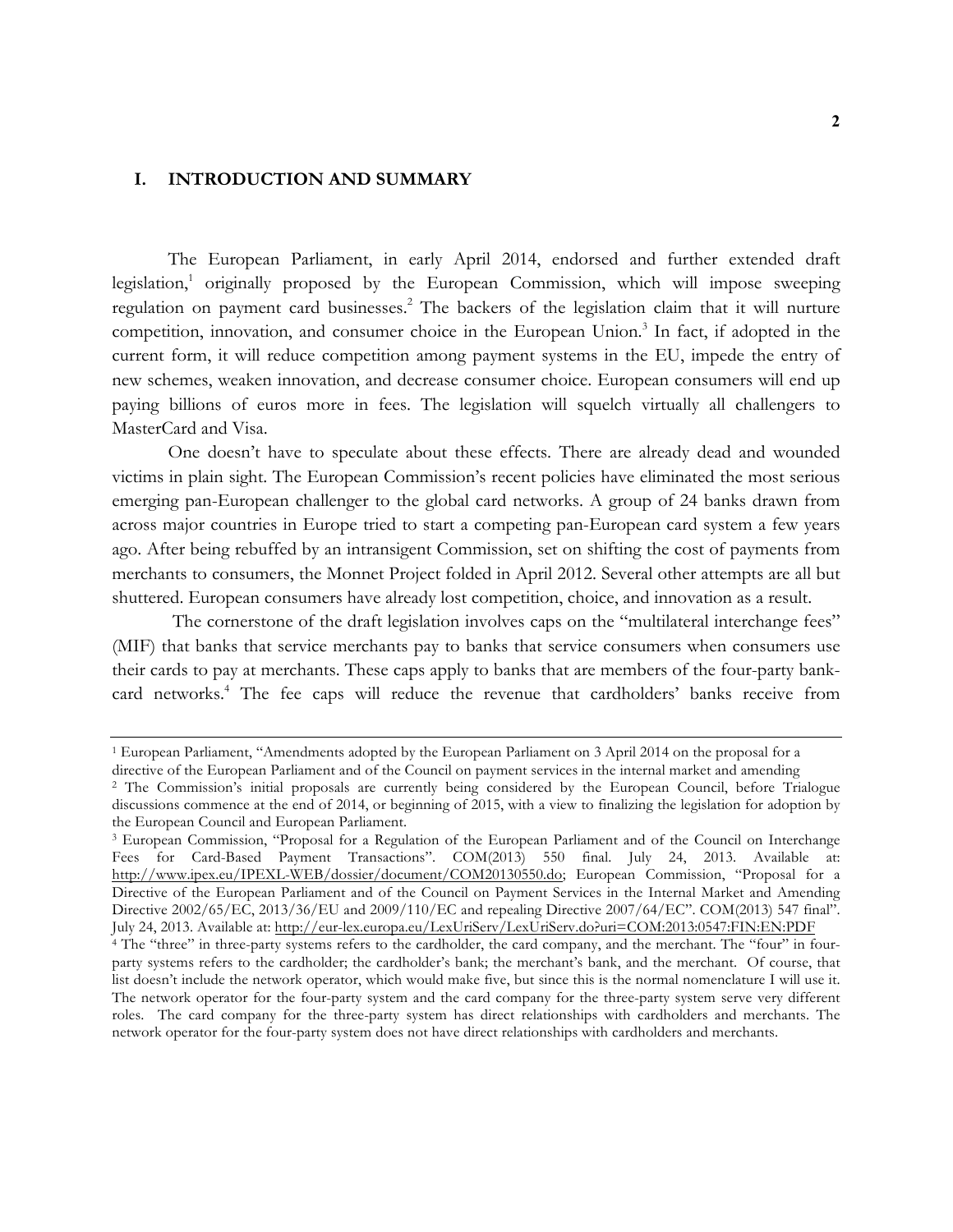merchants' banks by as much as 84 percent for debit and 73 percent for credit in some European countries. That is an experiment that several countries around the world have already performed with widely reported disastrous results for cardholders. When the merchant-side pays less the consumer-side pays more. Consumer fees go up, or services go down, and by far more than consumers may ever see back in lower prices from merchants.

It is even worse than that. By making every four-party bank network, in every country in Europe, have exactly the same MIF for every transaction regardless of the amount or type of merchant or any other factor, the legislation limits the ability of these four-party networks to compete through price and product differentiation. Perversely, given the claimed purpose of the legislation, this approach will soften competition between MasterCard and Visa. That will exacerbate the harm to European consumers through less choice, higher prices, and less innovation.

The defects of the legislation are most apparent in the treatment of the smaller card systems that operate primarily as standalone companies and do not involve large networks of banks. These companies, which are called "three-party systems", account for less than 5 percent of debit, credit and charge card volume in the European Union. Their presence is known to be modest—less than 10 percent in virtually all EU Member States. Yet the legislation sweeps them into regulations that were originally motivated by competition concerns about the large four-party bank networks.

According to the legislation, if one of these standalone card companies decides to collaborate with even one bank to issue or acquire cards, the company may have to make its card brand available for all banks, in every country in the EU, to issue and acquire as well.<sup>5</sup> That requirement may lead these three-party systems to withdraw from a number of the smaller European markets where they have entered and extended their reach and coverage through perfectly legitimate individually and confidentially negotiated vertical agreements with a bank or payment institution partner. It may therefore perversely reverse the competitive entry that has taken place over the last two decades—entry that was enabled by a competition law-based intervention brought by the European Commission against Visa in the mid-1990s. It also deters three-party systems, such as Cetelem in France, from considering a business model that involves partnerships and thereby arbitrarily limits the ability of these domestic three-party systems from expanding beyond their borders.

The legislation proposed by the European Parliament<sup>6</sup> also prohibits merchants from

<sup>5</sup> Article 29(1) of the proposed revised Payment Service Directive purports to extend the open access obligation for four-systems to three-party systems, requiring them to establish criteria for participation in the system by unrelated institutions which are objective, non-discriminatory and proportionate and do not inhibit access more than is necessary to safeguard against specified risks. The Commission's proposal on this issue has been endorsed by the European Parliament.

<sup>6</sup> See Article 55, paragraphs 3-4 European Commission, "Proposal for a Directive of the European Parliament and of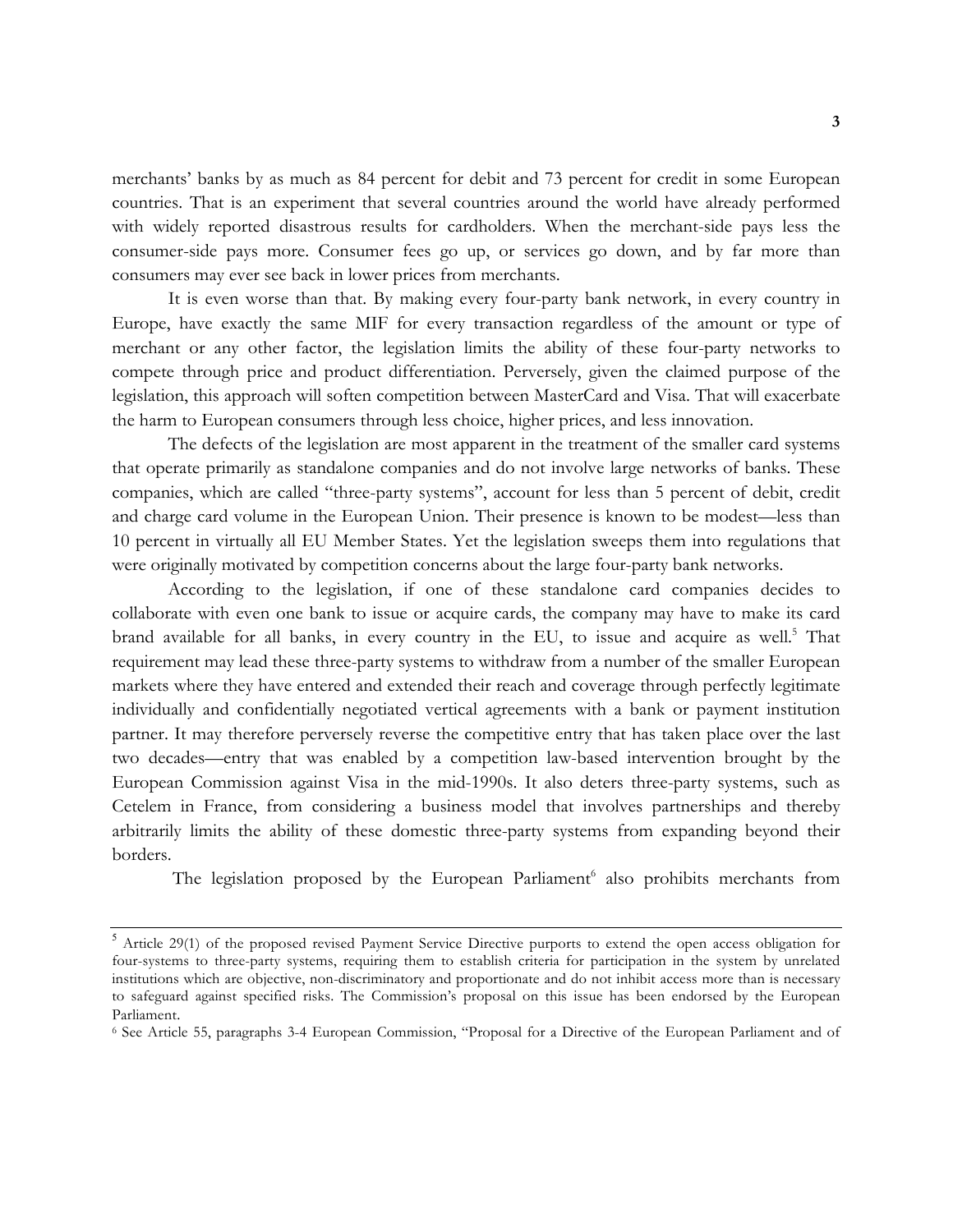imposing added fees ("surcharges") on consumers who use cards from the four-party bank networks that account the preponderance of card use. It then, in a peculiar twist, specifically permits merchants to impose added fees on consumers who use cards issued by the smaller companies that compete with these large bank networks. This makes no sense at all. The ostensible rationale for the legislation is to provide tools to merchants in circumstances where they have to accept the cards issued by the "must have" four-party bank networks. That reasoning doesn't extend to smaller systems whose cards are not "must have" but, in fact, are "don't have" at many merchants.

The legislation proposed by the European Commission and European Parliament provides for extending price regulation to the smaller three-party systems. The price caps would appear to apply whenever these standalone card companies enter into an individually-negotiated vertical agreement with an arm's length partner. In that case the proposals suggest that the three-party systems should be treated "as if they are a four party scheme."<sup>7</sup> It is unclear what these provisions mean in practice since these systems do not have a MIF that could be subject to a cap.

The proposed regulations on smaller players are inconsistent with sound competition policy, which imposes special obligations only on firms that are dominant in a market, and demands open access only in the extreme case of essential facilities such as telecom monopolies. Indeed, one sees how absurd the proposed legislation is from the effect of the combination of the proposed regulations on the smaller card companies. Several of the regulations make it harder for these companies to compete against the likes of MasterCard and Visa, and risk undermining the competitive entry that the European Commission has previously sought to enable.<sup>8</sup>

The proposed payments legislation left behind by the outgoing European Commission and European Parliament is anti-consumer and anti-competition. The European Council should not

the Council on Payment Services in the Internal Market and Amending Directive 2002/65/EC, 2013/36/EU and 2009/110/EC and repealing Directive 2007/64/EC". COM(2013) 547 final". July 24, 2013. Available at: http://eurlex.europa.eu/LexUriServ/LexUriServ.do?uri=COM:2013:0547:FIN:EN:PDF. See also Amendments 111 and 112, European Parliament, "Amendments adopted by the European Parliament on 3 April 2014 on the proposal for a directive of the European Parliament and of the Council on payment services in the internal market and amending Directives 2002/65/EC, 2013/36/EU and 2009/110/EC and repealing Directive 2007/64/EC (COM(2013)0547 – C7- 0230/2013 – 2013/0264(COD))". April 3, 2014. Available at: http://www.europarl.europa.eu/sides/getDoc.do?pubRef=-//EP//TEXT+TA+P7-TA-2014- 0280+0+DOC+XML+V0//EN.

<sup>7</sup> See Article 1, paragraph 3 (c), Article 2 (15) and Articles 3-5, European Commission, "Proposal for a Regulation of the European Parliament and of the Council on Interchange Fees for Card-Based Payment Transactions". COM(2013) 550 final. July 24, 2013. Available at: http://www.ipex.eu/IPEXL-WEB/dossier/document/COM20130550.do. See also Amendment 21, Amendment 28, and Amendments 29-34, European Parliament, "Amendments adopted by the European Parliament on 3 April 2014 on the proposal for a regulation of the European Parliament and of the Council on interchange fees for card-based payment transactions (COM(2013)0550 – C7-0241/2013 – 2013/0265(COD))". April 3, 2014. Available at: http://www.europarl.europa.eu/sides/getDoc.do?pubRef=-//EP//TEXT+TA+P7-TA-2014-0279+0+DOC+XML+V0//EN.

<sup>8</sup> See discussion below and footnote 29.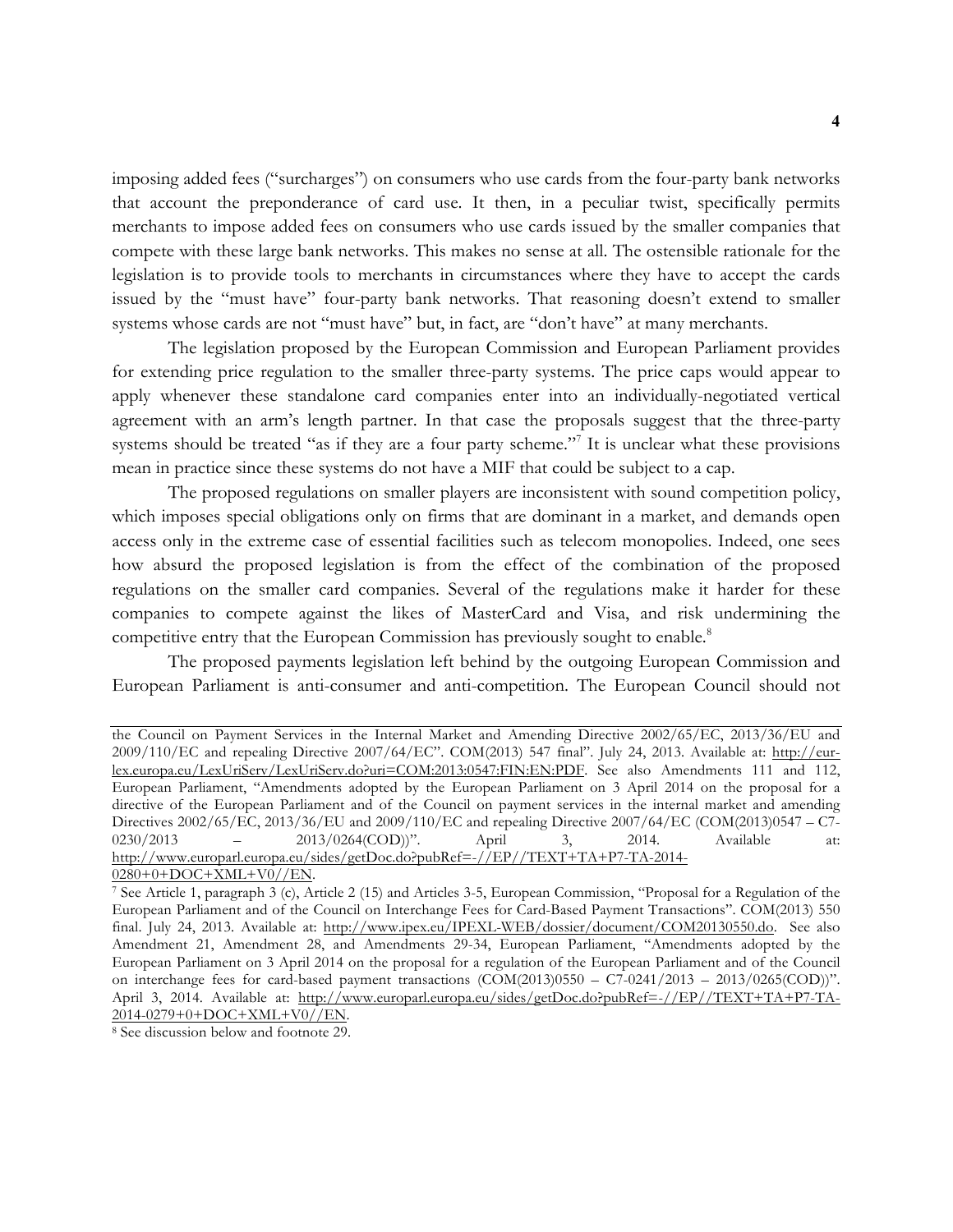approve it in its current form.

# **II. THE COMPETITIVE LANDSCAPE FOR PAYMENT CARDS IN THE EUROPEAN UNION**

Networks of banks issue most debit, credit, and charge cards in the European Union. They are part of "four-party" systems in which one bank handles card payments for merchants, another bank handles card payments for cardholders, and the network company that operates the system has no direct relationship with either the merchants or the cardholders, but takes care of authorizing and clearing transactions between these banks, who are paid a common fee, the MIF, set by the network. In some countries such as the United Kingdom, most banks belong to networks operated by one of the global card networks—MasterCard and Visa.<sup>9</sup> In other countries, many banks belong to independent domestic networks—such as ServiRed in Spain and Cartes Bancaires in France. The domestic networks are often affiliated with MasterCard and Visa so their cardholders can use their cards in other countries using the global networks. Four-party systems almost always have a MIF that is adhered to by default and which the bank that issues the card receives from the bank that services the merchant.

Three-party systems also issue debit, credit, and charge cards in the EU. They typically sign up merchants directly and take care of reimbursing them for payments made on cards they issue; they also sign up and service consumers directly. Because they are single integrated enterprises they do not have interchange fees. In some countries the multinational three-party systems, American Express and Diners Club, work with a local partner that issues cards and in some cases may also work with merchants. Nonetheless, even in such circumstances, they continue not to have multilateral or bilateral interchange fees. As with any freely and bilaterally negotiated agreement, the two parties agree on how to allocate the revenues from their joint activities.

To understand the competitive landscape for payment card systems I have examined industry data for EU Member States that account for approximately 92 percent of EU GDP and 91 percent of EU population. The multi-national four-party networks account for more than 80 percent of debit, credit and charge card spend in most these countries and their average share, weighted by GDP, is almost 60 percent.<sup>10</sup> By contrast the multi-national three-party systems, in total, account for

<sup>9</sup> Visa International is a publicly traded global card system. Visa Europe is an association of European banks which are affiliated with Visa International and have entered into a deal in which they have the option of selling Visa Europe in return for equity in Visa International.

<sup>&</sup>lt;sup>10</sup> The European Commission has claimed that credit, charge and debit cards are a separate relevant antitrust market and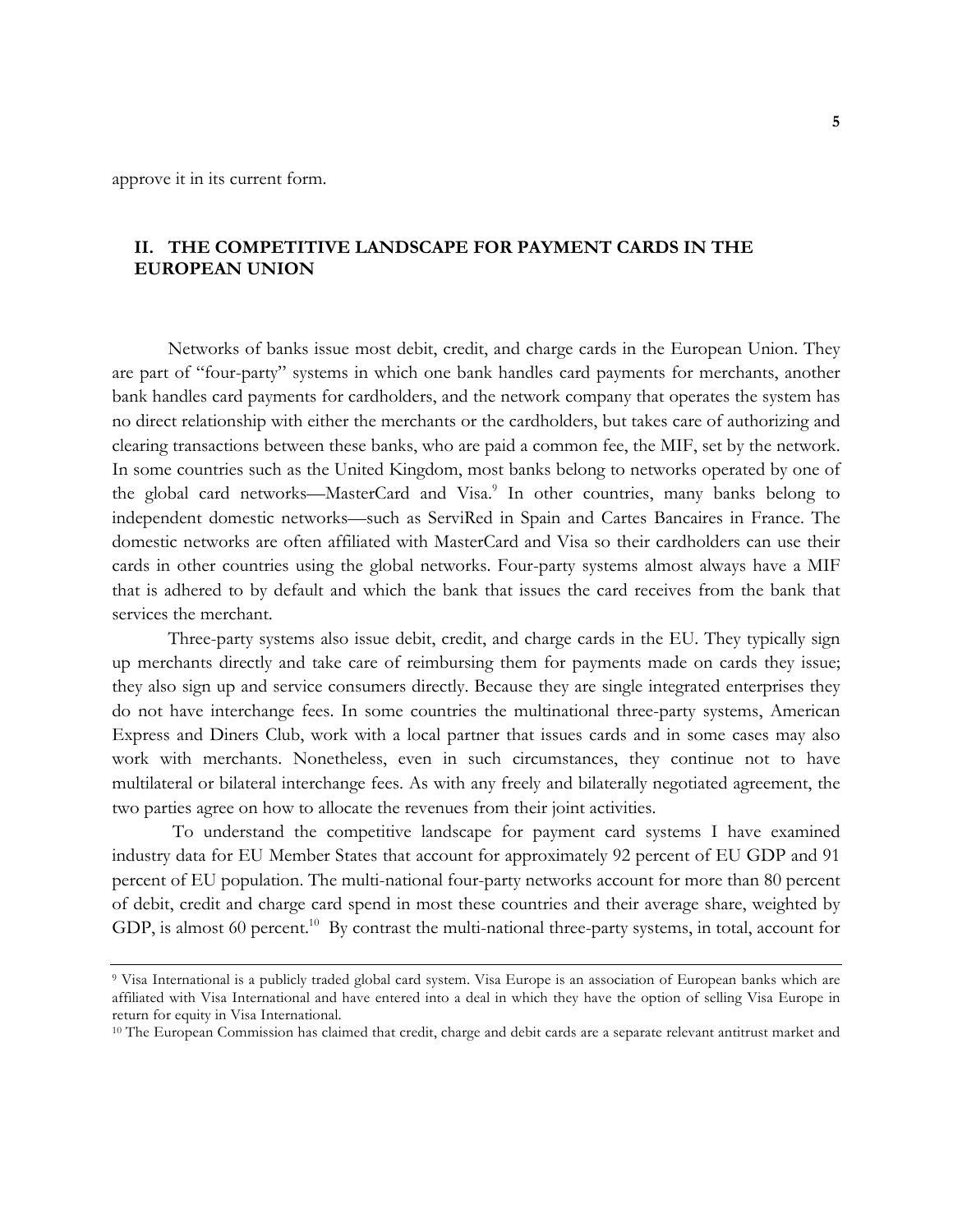less than 10 percent of card spend in virtually every country and their average share, weighted by GDP, is about 3 percent. Visa and MasterCard dominate the payment card landscape in the EU.

As mentioned earlier, the multi-national three-party systems sometimes partner with banks or payment institutions in particular countries. Table 1 shows the extent of these partnership relationships for American Express for all EU countries. American Express operates directly in 11 EU Member States. It has partners in 17 Member States. It is apparent that American Express typically operates on its own in the larger economies but chooses to partner with banks in the smaller economies. The average GDP per capita of countries in which it operates on its own is  $\epsilon$ 37,359 while the average GDP per capita in countries for which it has a partner is, at  $\epsilon$  15,889, more than 57 percent lower.

The main increase in competition occurred after 1996 when American Express began entering into bank partnerships to issue cards for use in various countries. That happened following a competition law-based intervention by the European Commission that challenged the introduction of a Visa rule that prohibited its member banks from issuing cards for a competitor other than MasterCard. These partnership relationships were mainly entered into over the course of the first decade of the century and reflect entry into these countries over that time period.

## **III. THE FAILED QUEST FOR A NEW PAN-EUROPEAN CARD SYSTEM**

The European Commission has encouraged the creation of a pan-European system that could obtain a global presence. The Commission saw China's UnionPay as an example. The Chinese government established UnionPay as the card network for banks in China in March 2002.<sup>11</sup> China UnionPay cards accounted for over 9 billion card transactions in 2012.<sup>12</sup> Although the UnionPay

that they do not compete with cash, checks, or other means of payments. EC. Mastercard. COMP/34.579. December 19, 2007. Available at: http://ec.europa.eu/competition/antitrust/cases/dec\_docs/34579/34579\_1889\_2.pdf. That definition is not consistent with the fact that payment card systems compete aggressively with these other forms of payments, such as cash, and that consumers and merchants can and do substitute readily between different forms of payment. Nevertheless, for the purpose of this paper I use the Commission's view as a reference point, as this underlies the proposed legislation, that credit, charge and debit cards are together the relevant "market". <sup>11</sup> China UnionPay, "Overview". http://en.unionpay.com/comInstr/aboutUs/file\_4912292.html.

<sup>12</sup> The Nilson Report, #1043.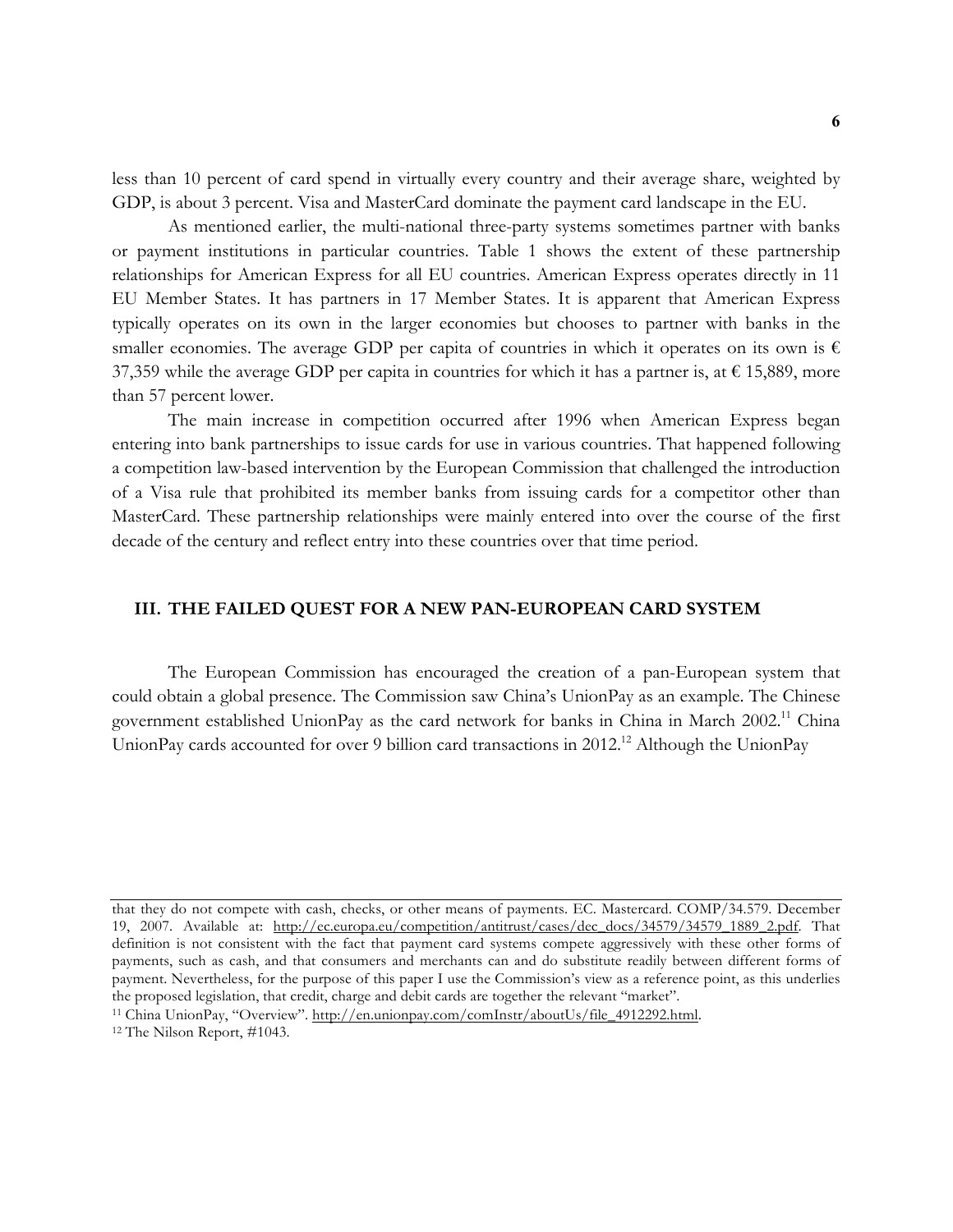| Country               | <b>Entities</b>                                                                                                   |
|-----------------------|-------------------------------------------------------------------------------------------------------------------|
| Austria               | American Express                                                                                                  |
| Belgium               | Alpha Card (American Express / BNP Paribas Fortis JV)                                                             |
| Bulgaria              | Eurobank EFG Bulgaria                                                                                             |
| Croatia               | PBZ Card                                                                                                          |
| Cyprus                | <b>Bank of Cyprus</b>                                                                                             |
| <b>Czech Republic</b> | Global Payments Europe                                                                                            |
| Denmark               | Teller                                                                                                            |
| Estonia               | Swedbank                                                                                                          |
| Finland               | American Express                                                                                                  |
| France                | American Express, Credipar, Credit Mutuel                                                                         |
| Germany               | American Express                                                                                                  |
| Greece                | Alpha Bank                                                                                                        |
| Hungary               | OTP Bank                                                                                                          |
| <b>Ireland</b>        | Elavon Merchant Services                                                                                          |
| Italy                 | American Express                                                                                                  |
| Latvia                | Citadele Banka                                                                                                    |
| Lithuania             | Citadele Bankas                                                                                                   |
| Luxembourg            | Alpha Card (American Express / BNP Paribas Fortis JV)                                                             |
| Malta                 | Bank of Valletta                                                                                                  |
| <b>Netherlands</b>    | American Express                                                                                                  |
| Poland                | Bank Millennium, First Data                                                                                       |
| Portugal              | Millennium bcp, Banco Espirito Santo                                                                              |
| Romania               | Bancpost / EFG Retail Services                                                                                    |
| Slovakia              | <b>VUB</b> Bank                                                                                                   |
| Slovenia              | Banka Koper                                                                                                       |
| Spain                 | American Express, Bansamex (American Express / Santander JV), La Caixa, Iberia Card, Banco<br>Popular Espanol     |
| Sweden                | American Express, Entercard                                                                                       |
| <b>United Kingdom</b> | American Express, BarclayCard, Lloyds Banking Group, TSB Bank plc, MBNA (Bank of<br>America Europe Card Services) |

# **Table 1: American Express Entities and Partners in Europe**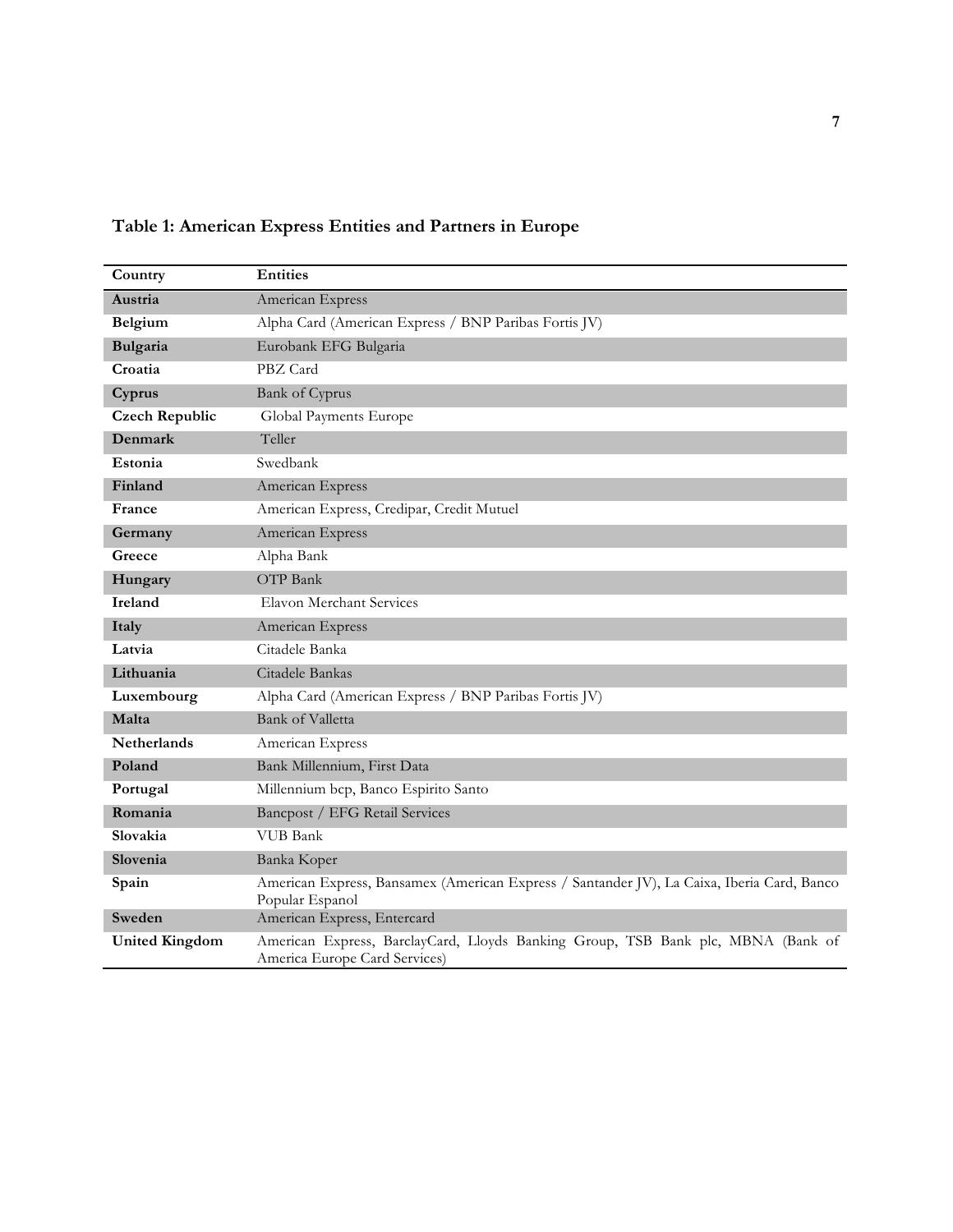cards are primarily issued to Chinese nationals, the cards are accepted in 141 countries and regions outside of China.<sup>13</sup> Another way to look at the situation in Europe is to consider several other large countries. The United States, China, Japan, and Russia all have large payment systems with roots in those countries.<sup>14</sup> These US, China and Japan systems have secured worldwide distributions for their domestic card systems.

Several bank groups considered starting pan-European systems in the late 2000s. These included the European Alliance of Payment Schemes (EAPS), the Monnet Project, and payFair. The experience of the Monnet Project is instructive. The idea for starting a new pan-EU card system came about around 2008. A number of banks met in Madrid in 2010 to discuss the initiative and made plans for moving it forward. By 2011 the Monnet Project had developed detailed technical and business plans for starting a pan-European system. By then it included 24 banks drawn from seven countries including the EU-5 as well as Belgium and Portugal.<sup>15</sup> One of their key plans was to develop a mobile payments system for Europe.

The proponents of the new system, however, did not believe they could develop a viable business model that did not include economically meaningful interchange fees for the participating banks. <sup>16</sup> They took their concerns to the European Commission. The Commission, however, apparently would not entertain any system, including a new entrant, having interchange fees in excess of the low levels that the Commission was pursuing. Absent a clear revenue stream for issuing banks, the Monnet Project believed it could not move forward. It disbanded in April 2012 "owing", as the European Central Bank put it, "to the perceived absence of a viable business model."<sup>17</sup>

Meanwhile EAPS and payFair have not obtained much traction in Europe. EAPS is a coalition of the domestic independent card systems in Europe. According to the European Central Bank the number of participating systems has declined from six to three.18 EAPS' webpage lists

<sup>13</sup> China UnionPay, "Overview". http://en.unionpay.com/comInstr/aboutUs/file\_4912292.html.<br><sup>14</sup> Visa and Mastercard in the United States, UnionPay in China, JCB in Japan, and several domestic systems in Russia. BIS (2011) "Payment, Clearing and Settlement Systems in Russia". CPSS – Red Book – 2011. Available at: http://www.bis.org/publ/cpss97\_ru.pdf; BIS (2003) "Payment Systems in the United States". CPSS – Red Book – 2003. Available at: http://www.bis.org/cpss/paysys/UnitedStatesComp.pdf; BIS (2012) "Payment, Clearing and Settlement Systems in China"- CPSS – Red Book – 2012. Available at: http://www.bis.org/publ/cpss105\_cn.pdf; Bank<br>of Japan (2003) "Payment System in Japan". CPSS – Red Book – 2003. Available at: of Japan (2003) "Payment System in Japan". CPSS – Red Book – 2003. Available at: https://www.boj.or.jp/en/paym/outline/pay\_boj/pss0305a.pdf. <sup>15</sup> "EU Banks Ready to Break Visa/MasterCard Duopoly", *FinExtra.* June 15, 2011 http://www.finextra.com/news/fullstory.aspx?NewsItemID=22662. <sup>16</sup> "EU Banks Ready to Break Visa/MasterCard Duopoly", *FinExtra.* June 15, 2011 http://www.finextra.com/news/fullstory.aspx?NewsItemID=22662.

<sup>17</sup> "Thumbs Down for Monnet", *PaySys SEPA Newsletter,* May 2012. http://www.paysys.de/download/SepaMay12.pdf. <sup>18</sup> European Central Bank, "Card Payments in Europe – A Renewed Focus on SEPA for Cards," at p. 32. Available at http://www.ecb.europa.eu/pub/pdf/other/cardpaymineu\_renfoconsepaforcards201404en.pdf.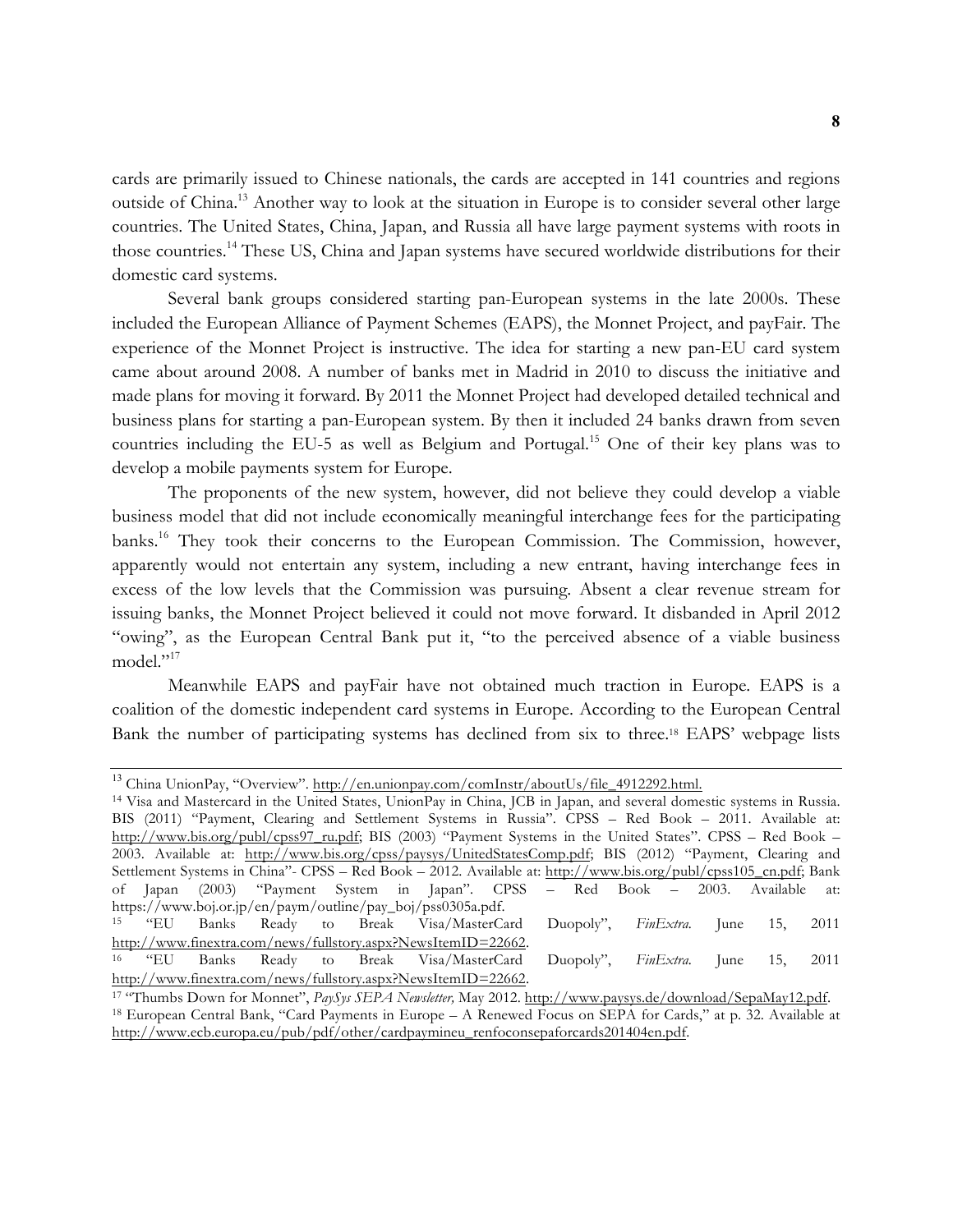Consorzio BANCOMAT, EUFISERV, and the German Banking Industry Committee. However, their webpage provides no information on commercial activity after 2012. The latest news section on the site has only one item from April 2012. PayFair was started in 2007 by industry professionals and has attempted to develop a pan-European payment system. It highlights on its web site that it did its one-millionth transaction in 2013. Unfortunately, one million transactions, in total, over six years, is not an impressive number. <sup>19</sup> There were, for example, more than 1.2 billion transactions in Belgium in just one year, 2013.

Faced with the obstacles set in place by the European Commission there is, at this point, no significant effort underway, to my knowledge, to create a pan-European system.<sup>20</sup> Despite the prospect of legislation that claims to "nurture" competition in Europe it does not appear that anyone is waiting in the wings anxious to make another attempt to start a pan-European system. These facts strongly suggest that the legislation is not the solution but rather the problem along with the regulatory barriers to entry erected by the European Commission.

# **IV. OVERVIEW OF THE PAYMENTS LEGISLATION ENDORSED BY THE EUROPEAN PARLIAMENT**

The legislation endorsed by the European Parliament in April 2014 shifts most of the cost of running domestic payment systems in Europe from merchants to consumers and favors MasterCard and Visa at the expense of domestic systems and smaller multinational competitors.

<sup>19</sup> The European Central Bank also mentions EUFISERV as one of the entities trying to establish a pan-European system. I note that their webpage has a 2012 date on it. Suffice it to say that it does not have much presence in Europe. http://www.eufiserv.com/home.aspx. Note that EUFISERV is also a member of PayFair.<br><sup>20</sup> One possibility concerns the banks that belong to Visa Europe. Visa Europe is not owned by Visa. However, under

the terms of an agreement Visa Europe has an option to sell itself to Visa International. There have been some discussions that Visa Europe would exercise that option after which the banks that belong to Visa Europe would establish their own pan-European debit card system. "Visa Likely to Purchase Europe Payments System", *Banking Services Payments",* March 20, 2013. http://payments.banking-business-review.com/news/visa-likely-to-purchase-europepayments-system-200313.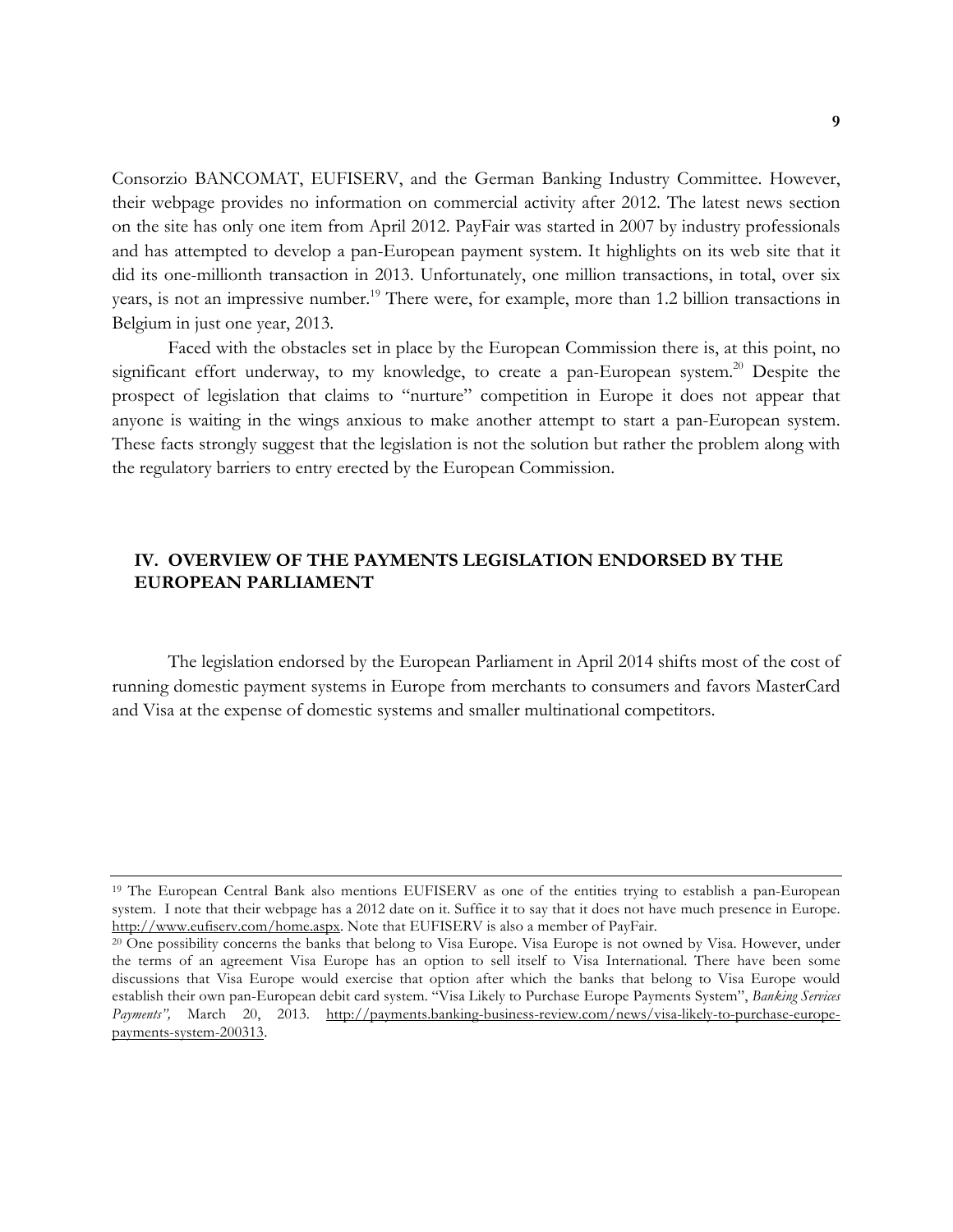### A. THE PROPOSED INTERCHANGE FEE REGULATIONS

The interchange fee is paid by the merchant's bank to the cardholder's bank in the four-party model. Typically the merchant's bank passes on most of the cost of the interchange fee payments to the merchant and the cardholder's bank passes on most of the benefit of the interchange fee revenue to the consumer in the form of lower fees and product enhancements. As a result the MIF balances how much one group of customers (merchants that accept cards) pays relative to another group of customers (cardholders). Increasing the interchange fee usually lowers what consumers pay for using cards and increases what merchants pay for using cards. In some cases, the two individual banks, one an acquirer for merchants and the other an issuer to cardholders, negotiate a bilateral interchange fee. Such bilateral negotiations are seldom practical for four-party bank networks with many participants that have to deal with each other. As a result, four-party bank networks typically set a default interchange fee that applies whenever there is no alternative bilaterally agreed fee. Notably, European competition authorities have never questioned interchange fees that are negotiated bilaterally between banks. Three-party systems, as noted earlier, do not have interchange fees.

Four-party systems use the interchange fee to compete with each other and with the companies that operate the so-called three-party system. A higher interchange fee helps attract banks to the system. And since banks pass savings on to cardholders the higher interchange fee also attracts cardholders, which in turn is critical to ensuring merchants are interested in accepting the network's cards. Card systems also have to consider the impact on merchant acceptance. Acquiring banks may pass on some, or all, of the interchange fee to merchants, so a higher interchange fee results in a higher merchant fee. The companies that operate three-party systems also charge merchant fees, but do not have interchange fees. Four and three-party systems strike different balances between the prices to merchants and consumers. That is consistent with normal competition where businesses differentiate themselves based on price and many other features.

Four-party bank card systems also reach different judgments on the interchange fee, along with other prices, across EU Member States. That's not surprising. As much as Europeans might aspire for more similarity across countries, the countries differ enormously from one another in so many ways—from income levels, to the role of large merchants, to cultural preferences concerning credit. In fact, given the obvious differences it would be astonishing if the rate structures for cards were the same across Europe. Figure 1 shows the median interchange fees for credit and debit taken at the EMV rate when available—for most of the EU countries.<sup>21</sup>

<sup>&</sup>lt;sup>21</sup> See the appendix for details. To show interchange fees on a comparable basis we used the interchange fees for non-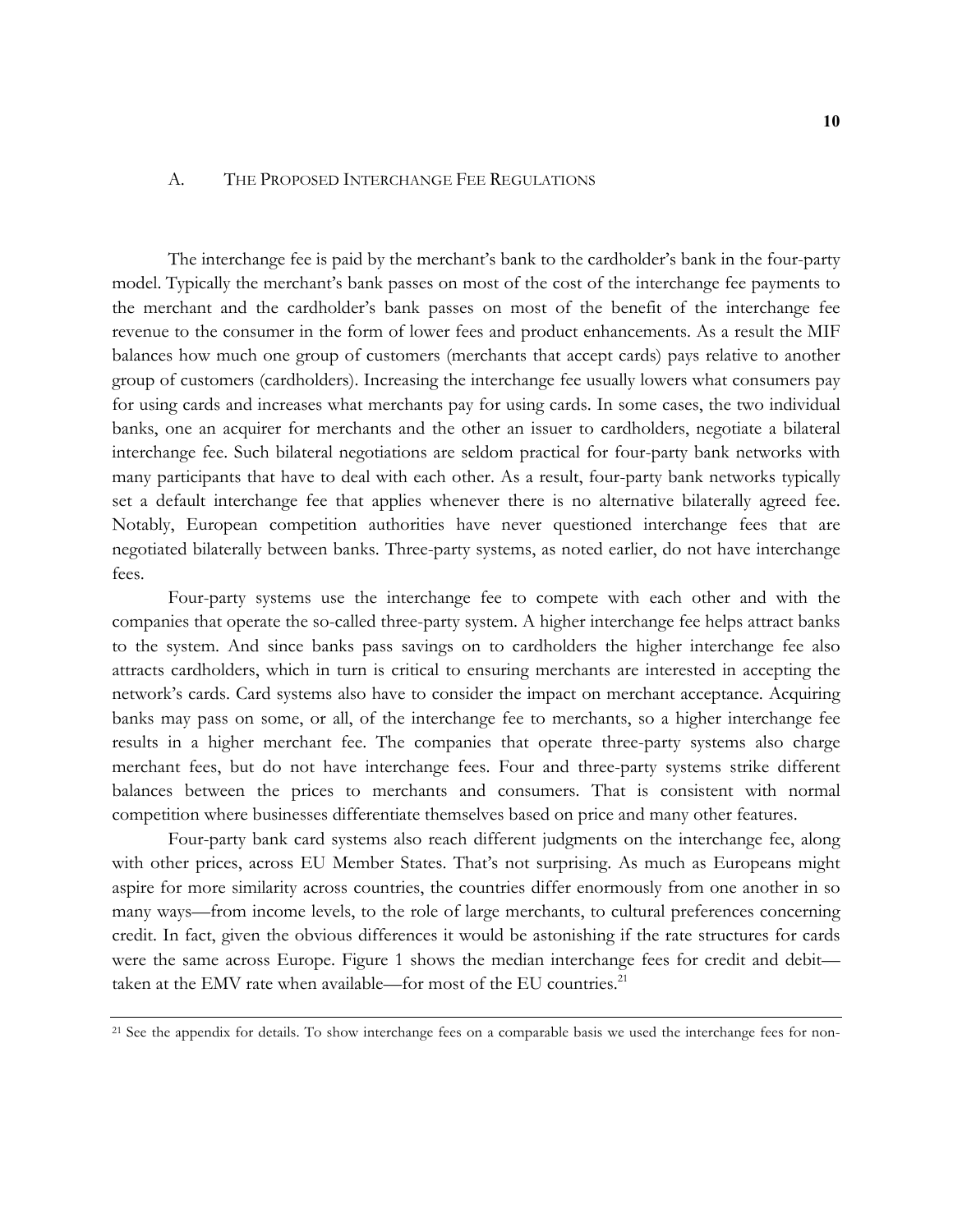

## **Figure 1: Interchange Fees in EU Countries**

Source: See Appendix.

There is even more variability than shown in the figure. Four-party bank card schemes typically set different interchange fees for different kinds of payment cards. There are other differences as well. Rates for chip-and-pin cards used at the brick-and-mortar locations where the consumer is present when they are paying with the card are, for example, lower than the rates for online transactions. Rates can also vary by industry so in some cases rates for petrol are lower than for retail. These variations in the interchange fees are another source of competitive differentiation among the systems.

The Commission's proposals, broadly endorsed by the European Parliament, impose caps on the MIF adopted by four-party networks of 0.20 percent of the transaction amount for debit cards and 0.30 percent of the transaction amount for credit cards. For a  $\epsilon$  50 payment the issuing bank would receive 10 eurocents for debit and 15 eurocents for credit. The same interchange fee

premium consumer cards used in face-to-face transactions.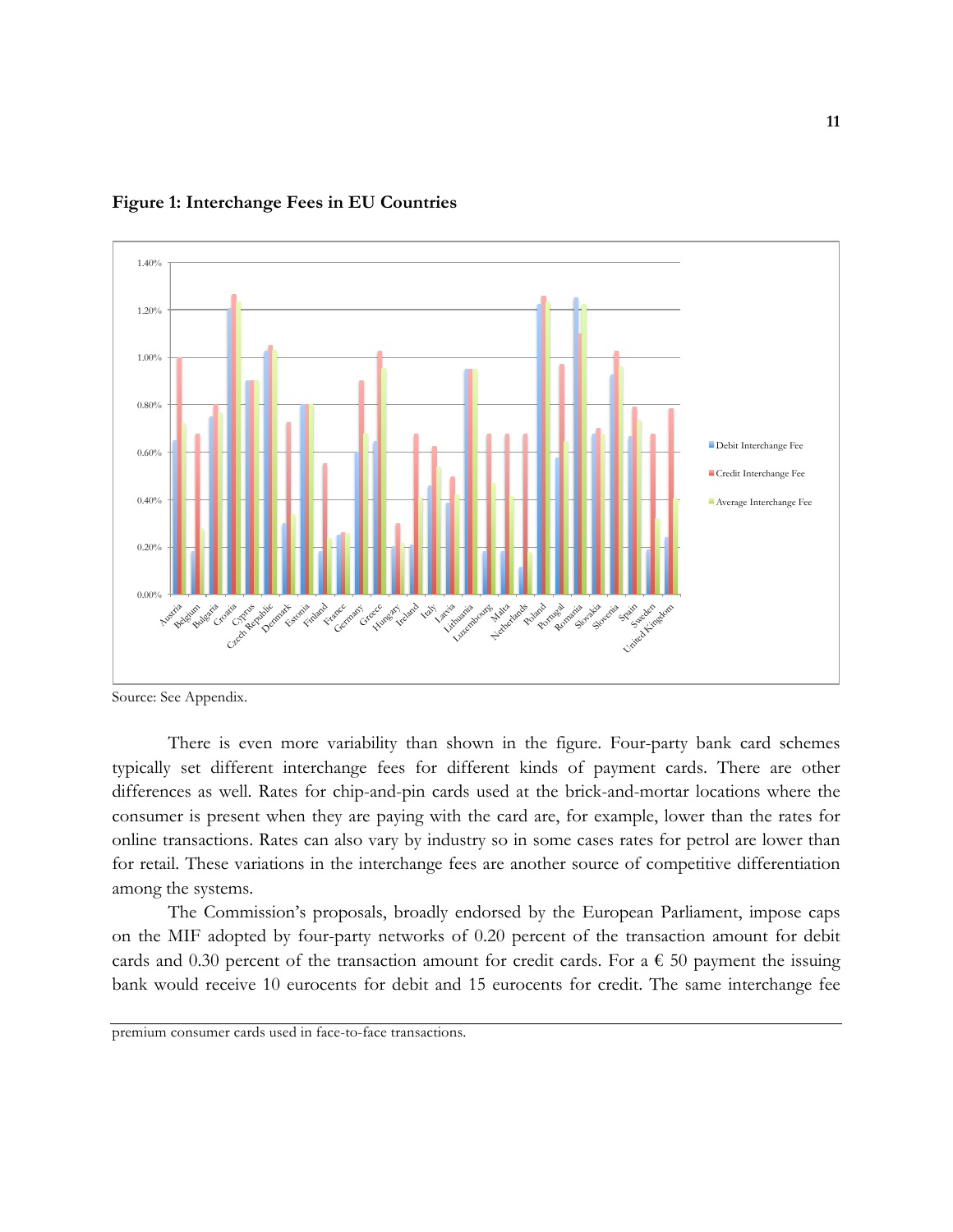caps would apply in every country, to every industry, for every merchant, online and offline, and for every size and type of transaction. The Commission has not, to my knowledge, provided any serious economic support for the level of these proposed caps, which are apparently wholly arbitrary. The interchange fee is the only method available for four-party systems to balance their relative prices to merchants and consumers since different banks serve these two sets of customers. Therefore the interchange fee caps prevent the card systems from differentiating themselves based on their relative prices to merchants and cardholders. Under the cap, none of the systems would be able to use interchange fees to attract banks from other systems.

The interchange fee caps would lead to a dramatic reduction in the fees collected by issuing banks in most EU countries. Table 2 shows the impact of the legislation by country. It shows the percent reduction in interchange fee revenue received by issuing banks. The figures are based on the average interchange fee for debit and credit cards for each country weighted by the volume of transactions for debit and cards.22 The median reduction in fees is 66 percent. The reductions range from a low of 0 percent in Hungary to a high of 82 percent in Romania. They exceed 65 percent in 15 of the 28 Member States. In a few pages I'll show what these reductions mean for European consumers.

# B. THE PROPOSED REGULATION OF THREE-PARTY SYSTEMS

The European Parliament's proposals prohibit merchants from imposing surcharges when consumers present a card from a four-party card system. At the same time it specifically allows merchants to impose surcharges when consumers present a card from a company that operates a three-party system. The law today, as set out in the Payment Services Directive, allows merchants to surcharge but gives Member States the option of banning merchant surcharging. As of February 2013, 14 EU countries had done that.<sup>23</sup> The new proposals do not allow EU Member States to opt out. Therefore under the European Parliament's proposals, merchants would be able to surcharge three-party systems throughout the EU.

<sup>22</sup> See Appendix.

<sup>23</sup> They are Austria, Bulgaria, Cyprus, Czech Republic, France, Greece, Hungary, Italy, Latvia, Lithuania, Luxembourg, Portugal, Romania, and Sweden. See: London Economics, iff, and PaySys (2013), "Study on the Impact of Directive 2007/64/EC on Payment Services in the Internal Market and on the Application of Regulation (EC) No 924/2009 on Cross-Border Payments in the Community" (Table 17, page 70). Available at http://ec.europa.eu/internal\_market/payments/docs/framework/130724\_study-impact-psd\_en.pdf.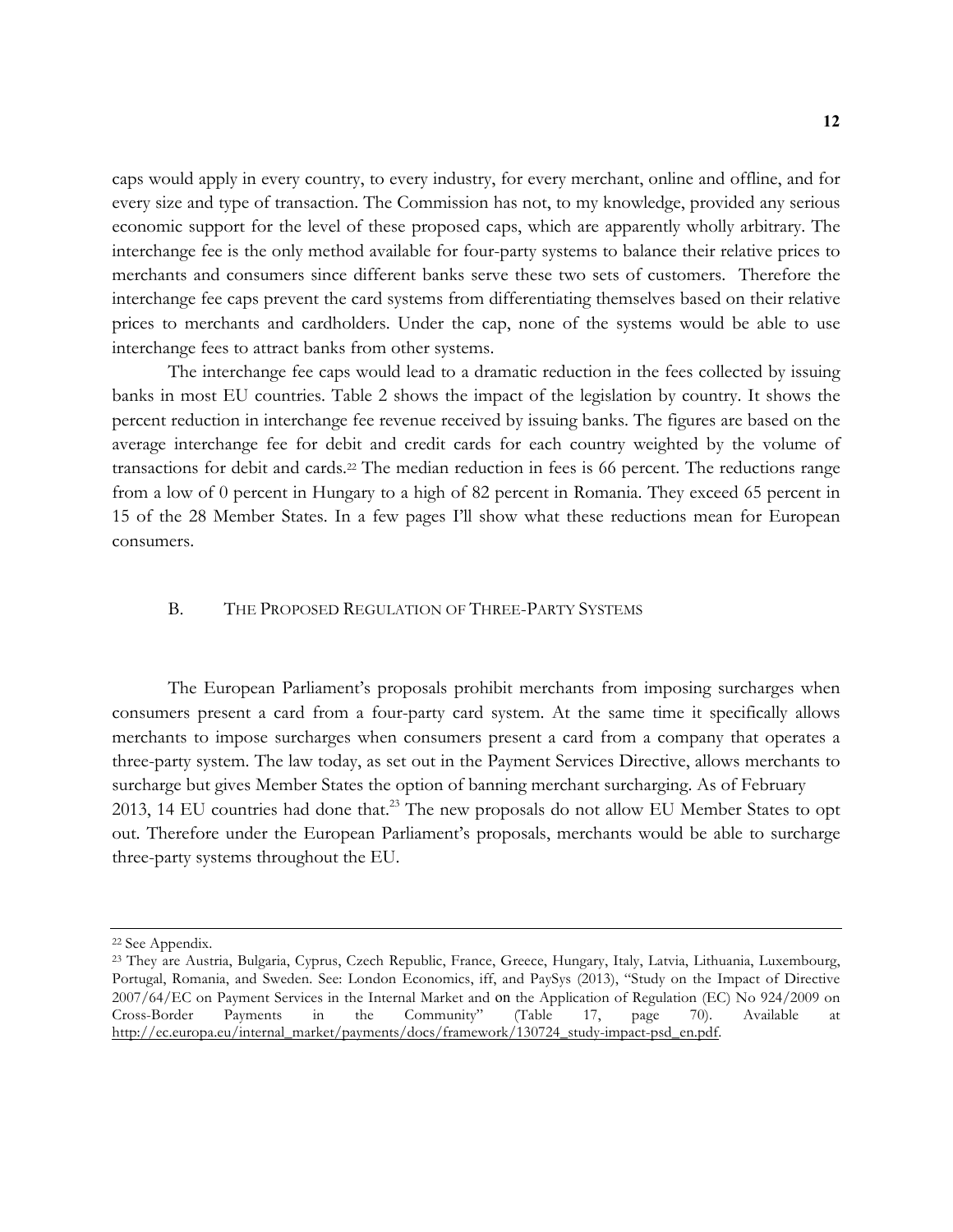| Country               | Reduction in Debit Card | <b>Reduction in Credit Card</b> | <b>Reduction in Overall</b> |
|-----------------------|-------------------------|---------------------------------|-----------------------------|
|                       | Interchange             | Interchange                     | Interchange                 |
| Austria               | 69%                     | 70%                             | 69%                         |
| Belgium               | $0\%$                   | 56%                             | $11\%$                      |
| Bulgaria              | 73%                     | 63%                             | 70%                         |
| Croatia               | 83%                     | 76%                             | 80%                         |
| Cyprus                | 78%                     | 67%                             | 73%                         |
| <b>Czech Republic</b> | 80%                     | 71%                             | 79%                         |
| Denmark               | 33%                     | 59%                             | 36%                         |
| Estonia               | 75%                     | 63%                             | 73%                         |
| Finland               | $0\%$                   | 45%                             | $7\%$                       |
| France                | 21%                     | $0\%$                           | 10%                         |
| Germany               | 67%                     | 67%                             | 67%                         |
| Greece                | 69%                     | 71%                             | 70%                         |
| Hungary               | $0\%$                   | $0\%$                           | $0\%$                       |
| <b>Ireland</b>        | $4\%$                   | 56%                             | 26%                         |
| Italy                 | 56%                     | 52%                             | 55%                         |
| Latvia                | 48%                     | 39%                             | 45%                         |
| Lithuania             | 79%                     | 68%                             | 77%                         |
| Luxembourg            | $0\%$                   | 56%                             | 32%                         |
| Malta                 | $0\%$                   | 56%                             | 26%                         |
| <b>Netherlands</b>    | $0\%$                   | 56%                             | $6\%$                       |
| Poland                | 84%                     | 76%                             | 82%                         |
| Portugal              | 65%                     | 69%                             | 66%                         |
| Romania               | 84%                     | 73%                             | 82%                         |
| Slovakia              | 70%                     | 57%                             | 69%                         |
| Slovenia              | 78%                     | 71%                             | 76%                         |
| Spain                 | 70%                     | 62%                             | 67%                         |
| Sweden                | $0\%$                   | 56%                             | 15%                         |
| <b>United Kingdom</b> | 17%                     | 62%                             | 31%                         |
| Median                | 66%                     | 62%                             | 66%                         |

**Table 2: Reduction in Interchange Fees by Country** 

Source: Based on our calculations; see appendix for details on the calculation of rates.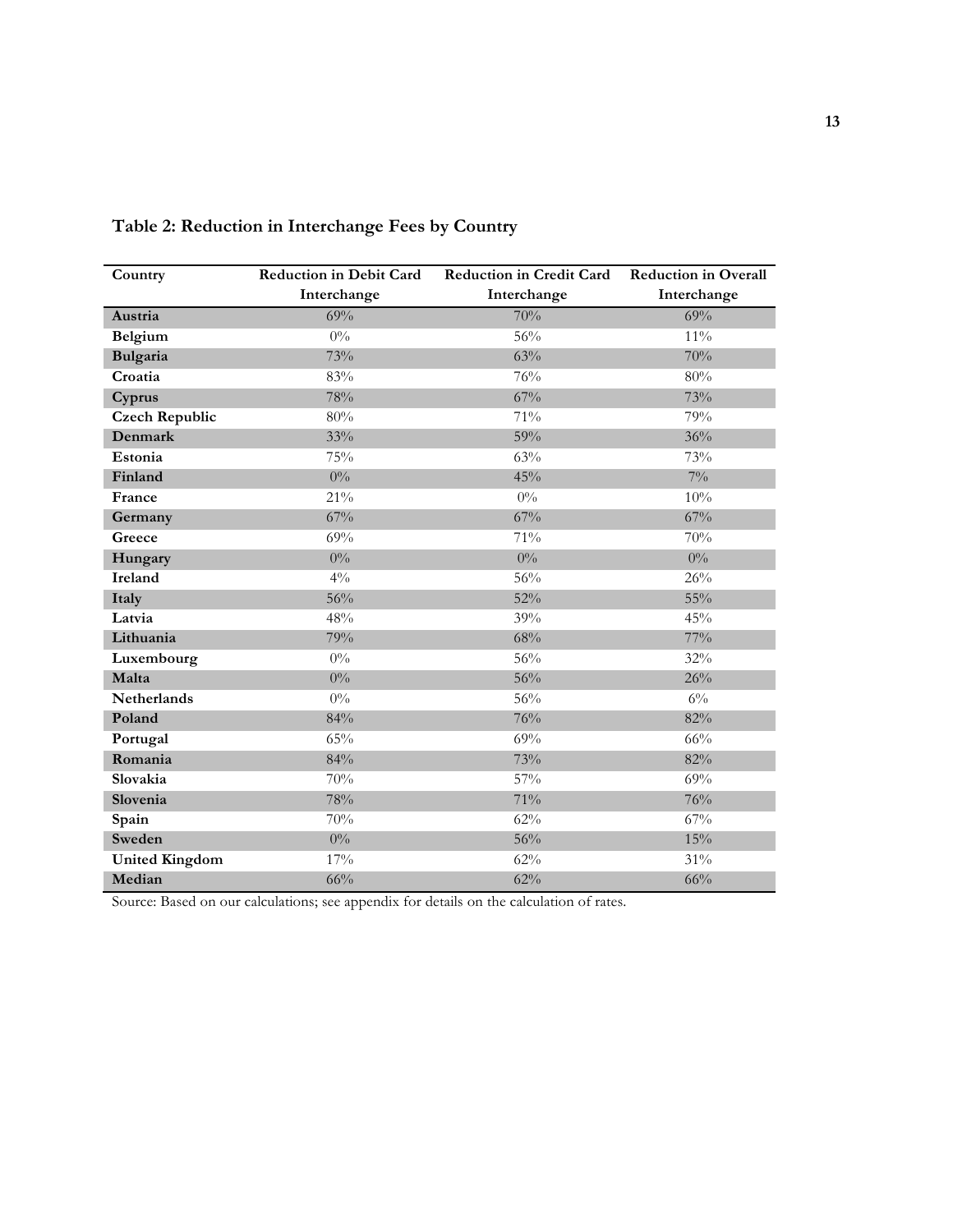There is now extensive data and research on the results of surcharging.<sup>24</sup> We know from the experience of countries in Europe, and elsewhere, that most merchants do not surcharge when given the opportunity to do so. Some, however, use the ability to surcharge to act opportunistically towards consumers and exploit them. Depending on the interpretation, the proposed legislation also allows merchants that have agreed to accept cards from a three-party system to selectively refuse to take some of the system's cards for payment.<sup>25</sup> For example, a merchant could potentially choose to accept an American Express corporate card but not take the classic green consumer card product. When any merchant does that it creates uncertainty for consumers on whether other merchants will do the same.

In the eyes of consumers the regulations make the cards of three-party systems less desirable. Consumers may see signs at merchants alerting customers that they will surcharge certain three-party system cards. And consumers that have these cards will occasionally face opportunistic surcharging. The proposed legislation therefore seeks to incite the merchant community to participate in what would become a massive advertising campaign against the three-party card companies. Consumers will learn in no uncertain terms that if they want to be confident that they can use their cards to pay and be safe from opportunistic merchant behavior they should stick to MasterCard and Visa. The proposed legislation will taint the smaller three-party systems, which have been the main source of new competition in many countries, with a badge of inferiority and will create a two-tier structure of card products in which the three-party cards are inherently open to and most likely to be subject to unfavorable treatment.

The legislation also appears to impose open-access regulation on these three-party systems. To understand the implications of this requirement a short digression into the modern business

<sup>24</sup> See, for example, European Commission (2001), "Commission Decision of 9 August 2001 Relating to a Proceeding Under Article 81 of the EC Treaty and Article 53 of the EEA Agreement," Case No. COMP/29.373 (Visa<br>International), 2001 O.J. (L 293) 24. Available at http://eur-lex.europa.eu/legal-International), 2001 O.J. (L 293) 24. Available at http://eur-lex.europa.eu/legalcontent/EN/TXT/PDF/?uri=CELEX:32001D0782&from=EN. European Commission (2006), "Interim Report I Payment Cards: Sector Inquiry Under Article 17 Regulation 1/2003 on Retail Banking." Available at http://ec.europa.eu/competition/sectors/financial\_services/inquiries/interim\_report\_1.pdf. London Economics, iff, and PaySys (2013), "Study on the Impact of Directive 2007/64/EC on Payment Services in the Internal Market and on the Application of Regulation (EC) No 924/2009 on Cross-Border Payments in the Community." Available at http://ec.europa.eu/internal\_market/payments/docs/framework/130724\_study-impact-psd\_en.pdf. Reserve Bank of Australia (2007), "Reform of Australia's Payments System: Issues for the 2007/08 Review." Available at http://www.rba.gov.au/payments-system/reforms/review-card-reforms/pdf/review-0708-issues.pdf. Reserve Bank of Australia (2011), "Review of Card Surcharging: A Consultation Document." Available at http://www.rba.gov.au/publications/consultations/201106-review-card-surcharging/pdf/201106-review-cardsurcharging.pdf. Reserve Bank of Australia (2012), "A Variation to the Surcharging Standards: Final Reforms and Regulation Impact Statement." Available at http://www.rba.gov.au/payments-system/reforms/cards/201206-varsurcharging-stnds-fin-ref-ris/pdf/201206-var-surcharging-stnds-fin-ref-ris.pdf. 25 See Article 10, proposed MIF Regulation.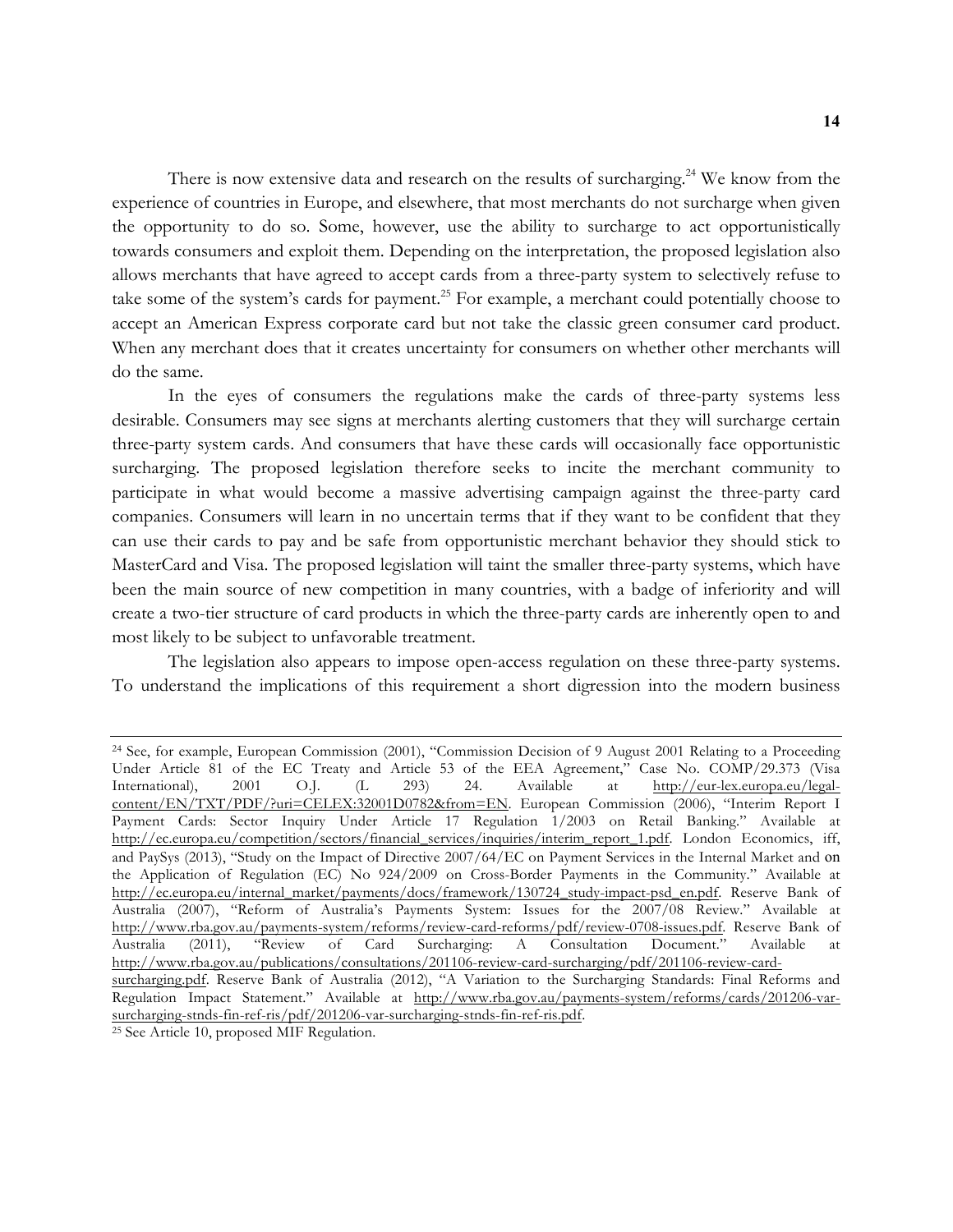model of these three-party systems is helpful.

Some of the standalone card companies have decided to enter into selective partnerships with banks to help expand their businesses.<sup>26</sup> This strategy helps them secure scale economies and network effects by issuing more cards and acquiring transactions in countries where they might otherwise have no presence, and thereby makes them stronger competitors to the large four-party systems in those countries and globally. Partnerships also enable three-party systems to enter countries without making significant investments and thereby reduce barriers to entry into the payments sector of these countries. American Express used this strategy starting in the late 1990s to enter 17 EU countries, mainly less wealthy ones as mentioned above, through partnerships with financial institutions. Diners Club also has bank partners in 8 countries that it has developed over the last several decades.

The European Commission and European Parliament proposals apparently require threeparty systems to enter into partnerships on the basis of objective, proportionate and nondiscriminatory criteria with **any and all** banks or payment institutions that want to issue or acquire cards for three-party systems if those systems make a deal with a single bank or payment institution in the EU. That requirement increases entry barriers for three-party systems into domestic payment markets because a decision to enter into a bank partnership triggers a requirement to provide access to banks throughout the EU as a result. As a practical matter the proposed legislation appears to subject the small three-party systems to "essential-facility" regulation that is commonly applied to domestic monopolies in energy, ports, and telecom. Such an approach imposes entirely disproportionate burdens and has no basis in competition or regulatory policy.

Finally, the proposed legislation appears to subject the three-party systems to price caps as well. Whenever the three-party system enters into a licensing deal to issue a card, it appears the system would be subject to the MIF price caps developed for and applied to four-party systems. It is unclear how the proposed legislation envisions this provision would apply in practice. The threeparty systems do not establish an interchange fee that flows from an acquiring bank to an issuing bank. They do enter into a bilateral negotiation with a potential partner—which may have its own valuable brand and other assets in a particular country—over the allocation of revenues resulting from their joint activities. The viability of these confidential and bilateral negotiations appears under threat.

Beyond the issue of practicality is the question of what the possible justification for the price caps could be. The European Commission and other competition authorities that have challenged interchange fees for four-party systems have claimed that these fees violate the competition laws

<sup>&</sup>lt;sup>26</sup> Visa used to prohibit its member banks from entering into these partnerships. Antitrust action taken by the European Commission forced it to allow these partnerships.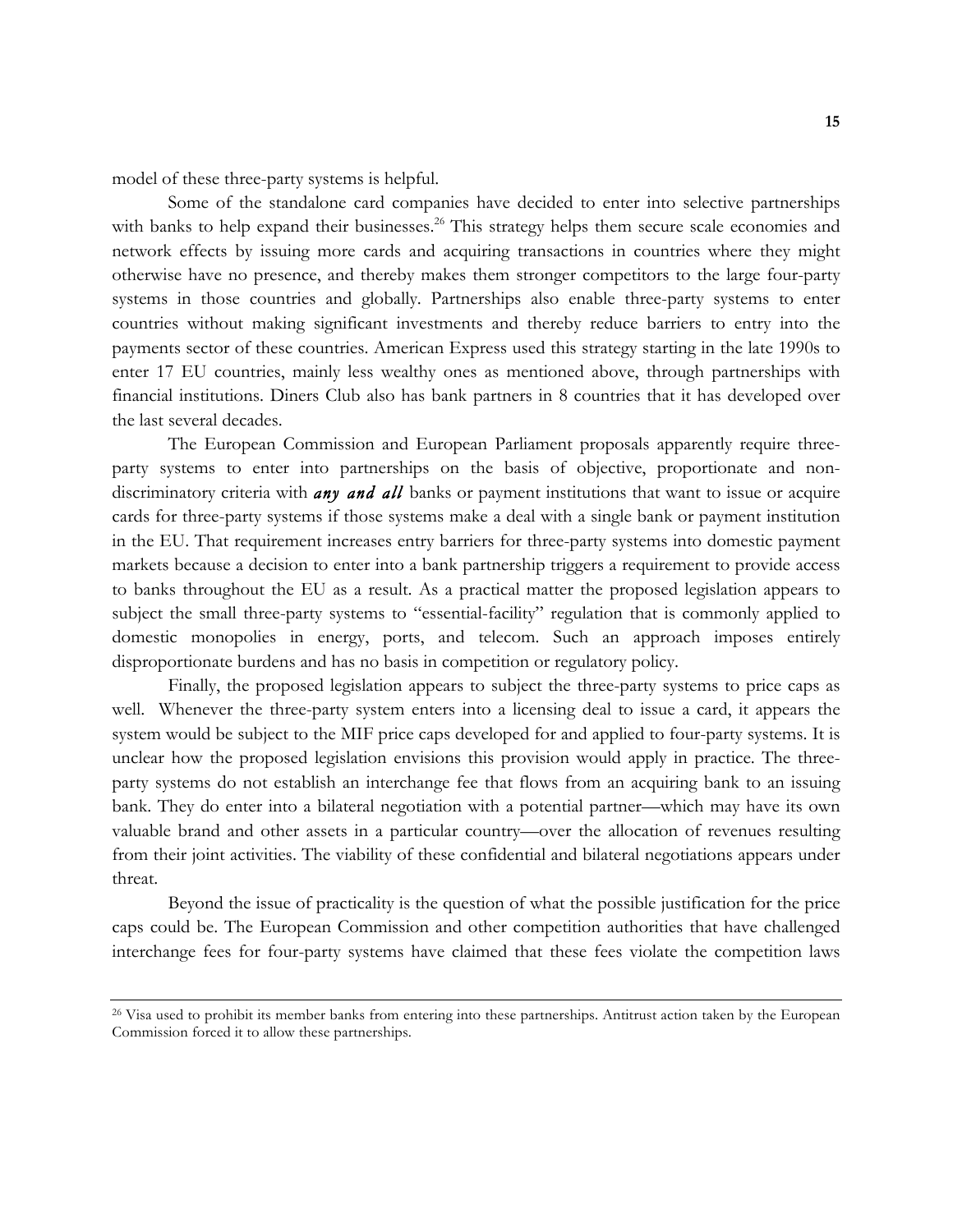because they are set collectively and have also pointed to the dominant position of these four-party systems in a claimed market for debit, credit, and charge cards. To my knowledge, no competition authority, regulatory authority, or court has complained about commercial terms that are agreed bilaterally and it is hard to see under what basis these authorities could do so. Likewise, no competition authority, regulatory authority, or court, at least to my knowledge, has found that the merchant fees agreed between merchants and three-party systems are anticompetitive. Given the small European wide share that three-party systems have, in total, of debit, credit and charge card volume (the market identified by the European Commission) none of these systems is even remotely dominant.27

The rationale for capping interchange fees does not apply to the financial terms that threeparty systems negotiate with a licensee that issues cards. Interchange fees are direct payments from the merchant's acquirer to the cardholder's issuer and are typically passed on by the acquirer to the merchant. Competition and regulatory authorities have sought to reduce the impact of interchange fees on merchants and have done so by capping those fees. There is no pass through, however, between the fees that a three-party system negotiates individually with a licensee and the fees that the three-party system, or an acquiring partner, negotiates with merchants.

These proposed regulations of smaller three-party payment card systems are unprecedented outside the EU.<sup>28</sup> What is remarkable is the length to which the proposed legislation has gone to squelch competition by three-party card systems. The proposed legislation impairs the ability of these smaller systems to compete by permitting merchants to surcharge the smaller three-party systems but not the larger four-party ones and by making it costly for three-party systems to enter into select partnerships. But, then, just in case (against the odds) the three-party systems are successful, the proposed legislation empowers the European Commission to impose even more restraints if they surpass some undefined threshold.

<sup>&</sup>lt;sup>27</sup> The proposed legislation involving MIFs exposes three-party systems to other risks. In the text proposed by the European Parliament, the entire set of interchange fees regulations for four-party systems can be applied to three-party systems that exceed a threshold set by the European Commission. In practice, it is difficult to envision what this means. See Amendment 21, European Parliament, "Amendments adopted by the European Parliament on 3 April 2014 on the proposal for a regulation of the European Parliament and of the Council on interchange fees for card-based payment transactions (COM(2013)0550 – C7-0241/2013 – 2013/0265(COD))". April 3, 2014. Available at: http://www.europarl.europa.eu/sides/getDoc.do?pubRef=-//EP//TEXT+TA+P7-TA-2014-0279+0+DOC+XML+V0//EN.

<sup>&</sup>lt;sup>28</sup> Spain recently adopted the Commission's proposals on this issue word-for-word, pending the adoption of final legislation (at which point Spain indicated it would be prepared to reverse course).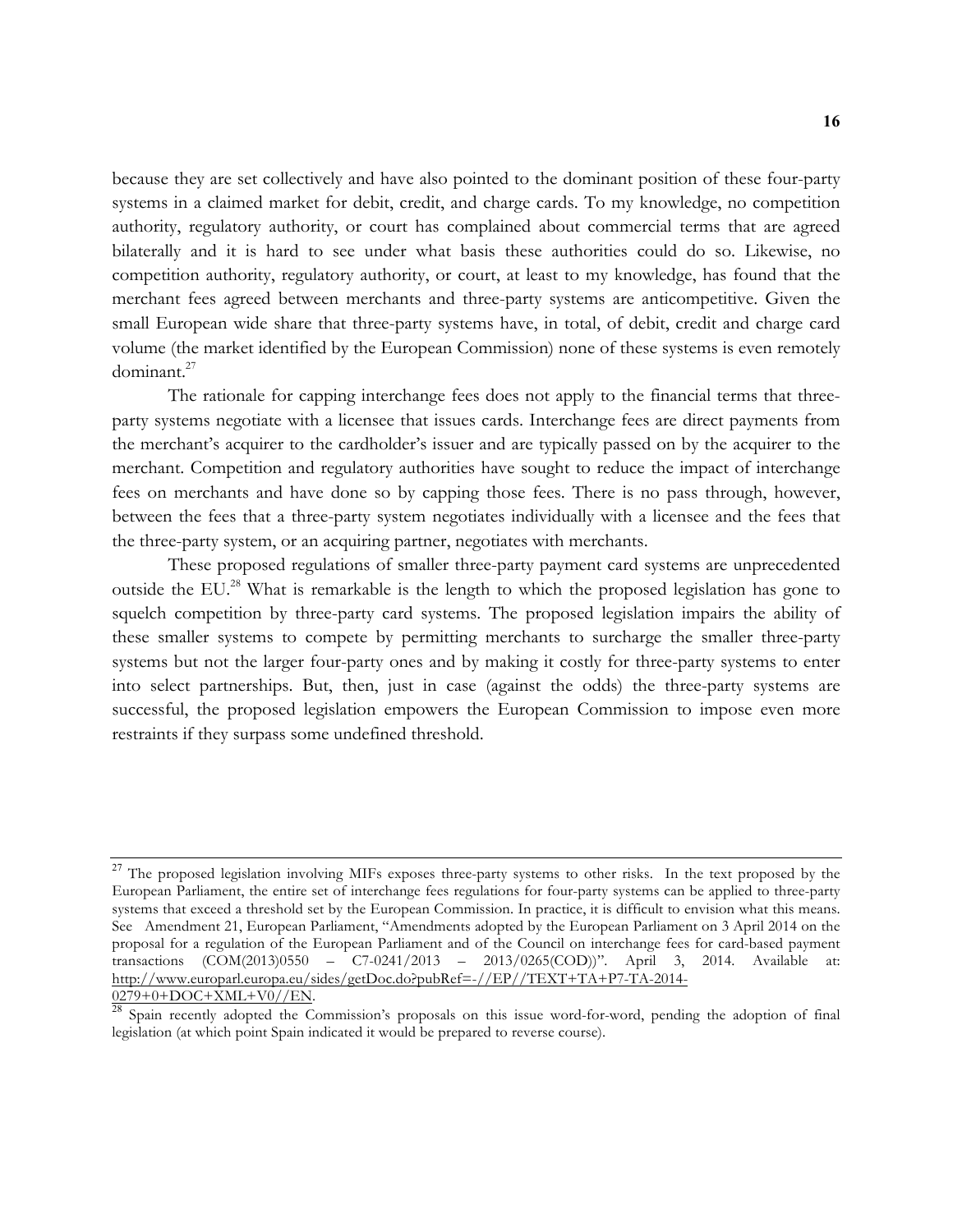# **V. IMPACT OF PROPOSED LEGISLATION ON COMPETITION IN THE EUROPEAN UNION**

The proposed payments legislation has an Alice-in-Wonderland "up is down, left is right" flavor to it. In the name of "nurturing" competition the European Commission and European Parliament have come up with an approach that places an oppressive thumb on the smallest competitors, discourages the challengers, and weakens competition between the two giant systems left standing. Despite a vision of creating a European born-and-bred system the legislation pushes and shoves consumers to the dominant global brands. Then, in a final flourish, the legislation threatens the smaller systems with even more regulation if they are nonetheless able to continue providing a degree of increased competition. This is legislation that only Lewis Carroll could have written.

### A. RESTRAINING THREE-PARTY SYSTEM COMPETITION

The proposed payments legislation restrains the ability of three-party systems to compete with the four-party card schemes, which are based on networks of banks, in at least three ways.

First, it imposes rules that make cards from the dominant four-party bank card systems "preferable"—in the sense of having fewer regulatory-imposed annoyances—for cardholders and merchants than cards from the smaller three-party systems. Consumers will learn that the three-party system cards are the ones that merchants can surcharge, possibly opportunistically, and reject altogether even though the merchant has a sign at their store claiming they accept the card. Consumers may find this out directly, from the media, or from friends, family and colleagues. It is easy to imagine the media reports advising consumers to stick with the major brands—MasterCard and Visa—to avoid having merchants subject them to a surcharge.

Second, the legislation could result in the three-party systems simply withdrawing as competitors in countries where they operate with a bank or payment institution partner. A single partnership agreement, anywhere in the European Union, exposes a three-party system to the risk that banks, including members of MasterCard and Visa, will insist on being able to issue or acquire the three-party system's cards as well. Under the legislation a three-party system that has entered a partnership with a single bank or payment institution, anywhere in the EU, may be required to offer the same terms to every other bank or payment institution that approaches the system. No longer could a three-party system decide to partner selectively and to do so in countries of its own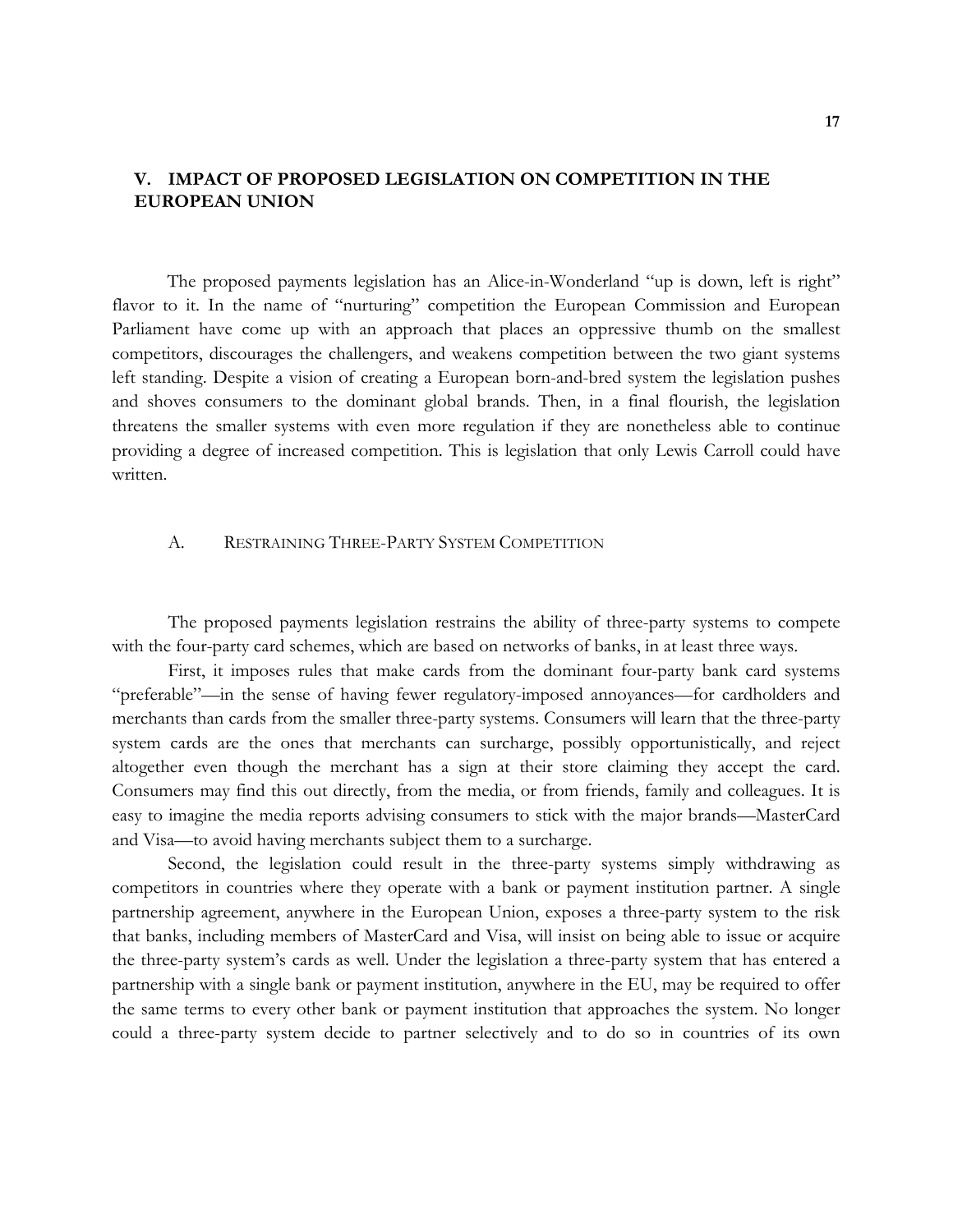choosing. It must either operate with no partners, or it must mimic the business model of the fourparty bank associations and open itself up to all. The European Commission and the European Parliament have offered no credible explanation why three-party payment card schemes, that have miniscule shares in the market the European Commission has defined, should be subject to these requirements, nor have they considered apparently the consequence on competition of hobbling the smaller card rivals.

The legislation will make it harder for three-party systems to negotiate mutually profitable agreements with potential partners. A three-party system that enters into a deal with a bank or payment institution in a country may have to extend that deal to other banks or payment institutions in the country. Its chosen partner would find this unattractive for a variety of reasons. The prospective partner would effectively have to share the business opportunity of a smaller system with other banks and payment institutions, while still having to invest into the establishment and growth of that system, for the benefit of all comers. For example, any funds that the chosen bank or payment institution partner spends on marketing and advertising the brand would benefit other banks that insist on issuing the three-party system card as well. The legislation therefore undermines the investments of a three-party system's partner and thus makes it harder for three-party systems to reach acceptable partnership deals.

The legislation also makes it less profitable for a three-party system to enter into any partnership deal and thereby eliminates all the competition that results from these relationships. A three-party system that negotiates a partnership arrangement in a single country loses its ability to manage its system throughout the EU. It could be forced to partner unwillingly with banks or payment institutions in that country as noted above. In addition, however, it could be forced to partner with banks and payment institutions in countries in which it would prefer to operate alone and with banks that it would prefer not to work with at all.

The legislation therefore poses a serious risk that three-party systems that rely on partnership deals to extend their reach across the EU will either end these partnership deals because of the risks and costs they pose or that their partners will end these deals if the system cannot assure them of an exclusive deal in that country. That is an odd coda to the competition policy decision the European Commission took in 1996 when it forced Visa to allow its member banks to enter into selective partnerships with three-party systems.

Third, the payments legislation will retard future entry of three-party systems throughout the EU in addition to unraveling past entry. Existing three-party systems will likely refrain from considering entering countries in the EU through partnership deals. Consider Cetelem, which operates a standalone card system in France. Suppose that, as the single EU market evolves, Cetelem would like to enter some countries by forming a partnership with a bank or payment institution. As soon as it enters into one partnership in one country, it opens itself up to demands that it provide similar deals to banks and payment institutions in that country and every other EU country. That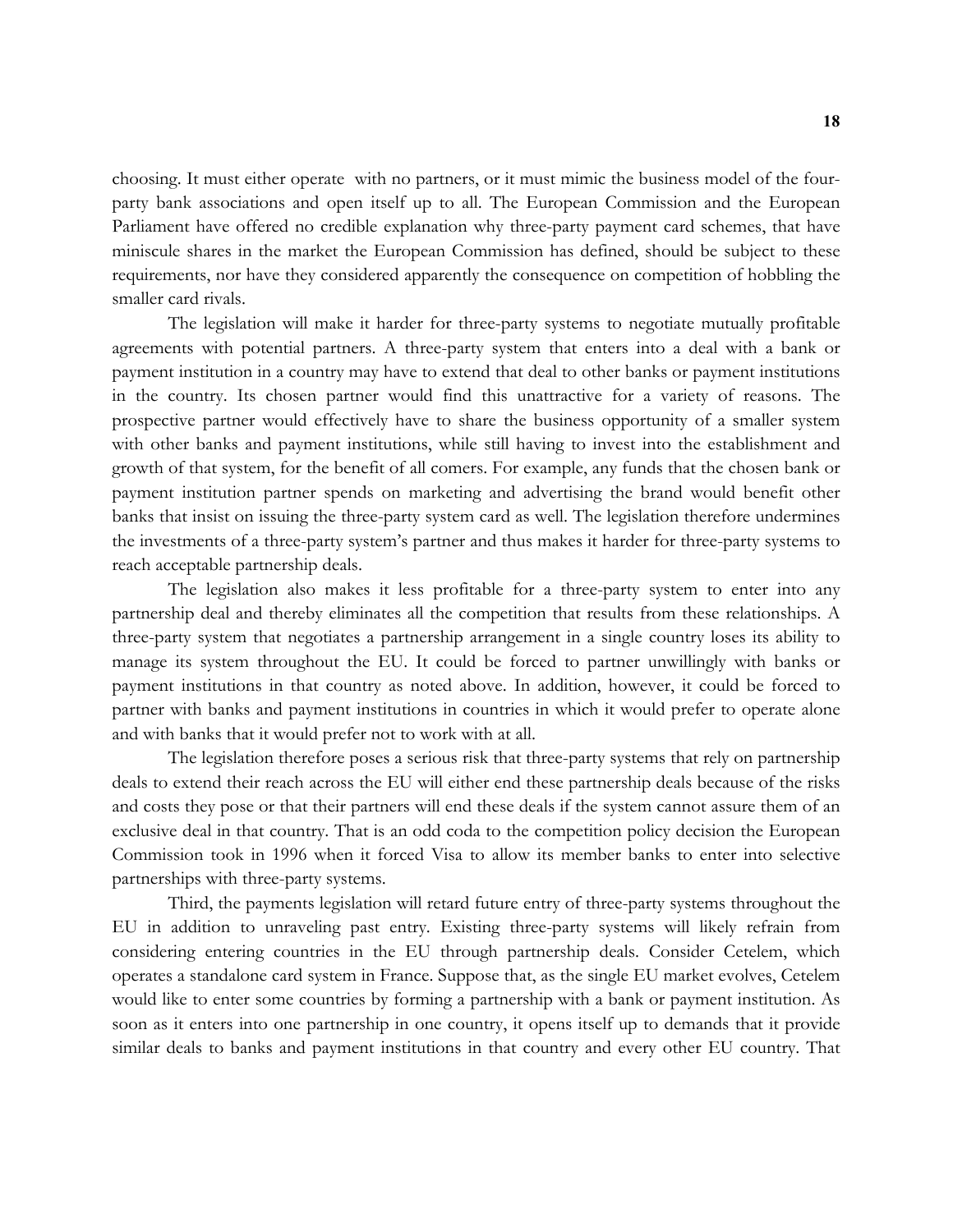prospect would likely deter Cetelem from ever considering partnerships and therefore limit its ability to compete on a pan-European basis.

More importantly, the legislation makes the EU a very unwelcome area for entry by any new three-party system. Suppose, for example, that a three-party global mobile payments system emerges and that system needs to consider where to enter around the world. The EU will be the only place in the world in which merchants are allowed to surcharge, and reject, the cards of three-party systems but not of MasterCard or Visa. Suppose, as is common in mobile payments, the three-party system wanted to partner with a bank to enter the EU or a Member State. It could not guarantee its partner an exclusive deal and, if it entered into a relationship in any country, it would potentially have to extend that deal to all banks and payment institutions in that country and the other EU countries as well and be price capped when doing so.

## B. SOFTENING FOUR-PARTY SYSTEM COMPETITION

The European Parliament's payment legislation weakens competition among the four-party systems.

To begin with it softens competition between MasterCard and Visa. They won't be able to use the interchange fee to compete for issuers, consumers, or merchants. No longer would one of these companies be able to lower their interchanges fees for a particular type of merchant to secure acceptance, to increase their interchange fees to persuade banks to switch card volume to them, or to increase their interchange fees to promote benefits that could attract more cardholders.

Four-party systems have used selective reductions in interchange fees to promote new technologies such as chip-and-pin cards and contactless cards. They would lose that ability under the payments legislation: with such a substantial reduction in these fees it is unlikely they could persuade banks to accept an even lower fee. If one of the systems came up with a technology for accepting payment at the point of sale—for example related to mobile payments—it would lose one of its main tools for persuading merchants to invest in the necessary changes. MasterCard and Visa will of course continue to compete but will do so with one hand tied behind their backs.

The payments legislation weakens competition among the global four-party systems and the independent domestic systems for these same reasons. None of these systems will be able to agree to higher interchange fees to compete for banks and consumers. And, with the drastic reductions, few if any could risk bank defections if they wanted to lower interchange fees further to promote innovative technologies or business practices by the merchants.

The threat to domestic competition though is actually much worse. An independent domestic system could not offer banks a somewhat higher interchange fee to induce them to switch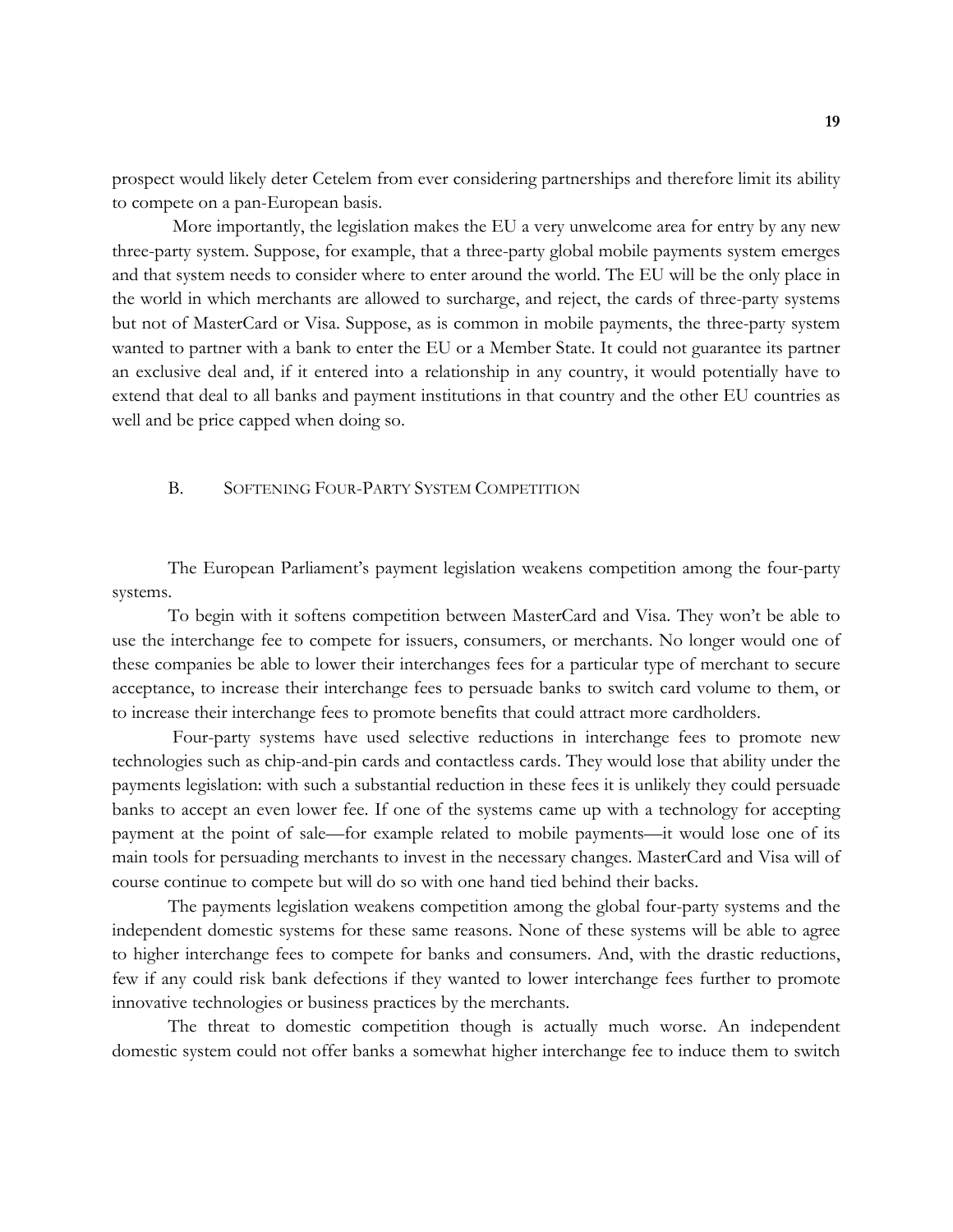from the domestic MasterCard or Visa network. That eliminates an important competitive tool. Once the payments legislation makes all systems exactly the same when it comes to interchange fees the advantage of switching to a system that lacks the scale economies, brand recognition, and marketing prowess of MasterCard and Visa is lessened. The proposed legislation places the survival of the domestic systems at risk and it is conceivable that they will wither over time or simply become appendages of the global four-party networks.

Lastly, the very low interchange fee caps proposed by the European Parliament largely gut the business models of new four-party entrants. As I've noted this isn't mere conjecture. We have the dead body to prove it. A substantial viable pan-European entrant gave up when the European Commission wouldn't relent on its insistence that four-party systems have not only low interchange fees but interchange fees that can't be any higher for any country, industry, product, transaction type, or anything else.

## C. THE ANTICOMPETITIVE PAYMENTS LEGISLATION

The European Commission and the European Parliament have put forward legislation that is anti-competitive. It fixes the interchange fee that MasterCard and Visa use to compete with each other and independent domestic schemes. It places independent domestic schemes that would be less able to differentiate themselves at a disadvantage. After the Commission helped destroy a major pan-European entrant, the proposed legislation raises a barrier to further entry by any potential new payment systems. As a finishing touch it hobbles all of MasterCard and Visa's three-party system rivals.

Almost two decades ago, when Visa proposed rules to prohibit three-party systems from pursuing arm's length licensing agreements with banks that were members of Visa, the European Commission claimed competitive harm and acted swiftly to prevent it. It seems perverse now that the EU is at risk of delivering the same outcome for Visa and legitimizing the endeavor that it previously claimed was anticompetitive.<sup>29</sup>

<sup>&</sup>lt;sup>29</sup> As per the following press release the Commission's Directorate General for Competition reached the view that Visa's proposed rule prohibiting its member banks from partnering with American Express would have infringed the EC competition rules because it would have restricted competition between international cards systems as well as between banks which issue cards riding on those systems. Moreover, at the time, the Commission confirmed its determination to ensure that access to the payments card market by new competitors such as three-party schemes should not be impeded. http://europa.eu/rapid/press-release\_IP-96-585\_en.htm.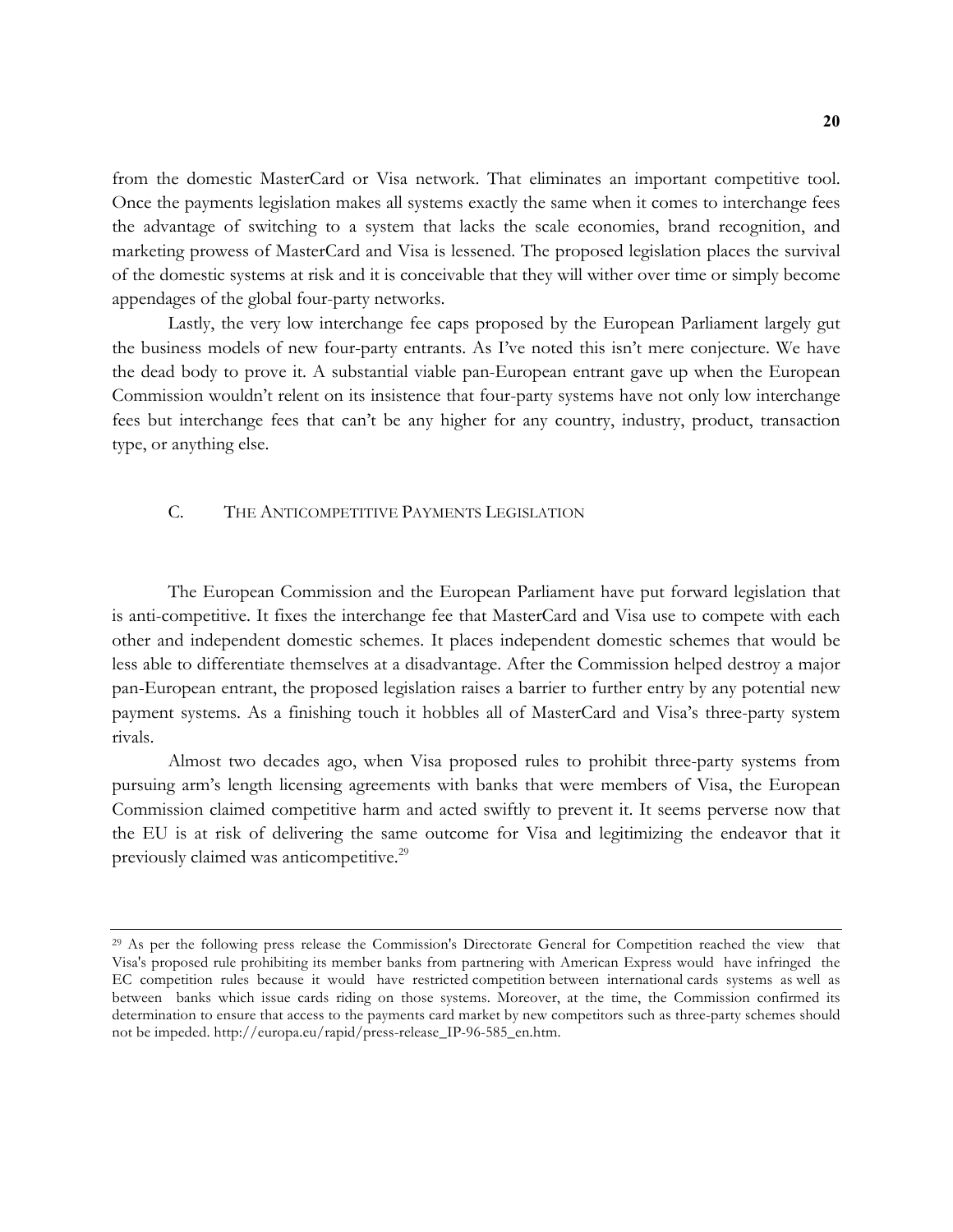# **VI. HOW THE EU PAYMENTS LEGISLATION WILL AFFECT CONSUMERS**

The European consumer is ultimately the big loser from the proposed EU payments legislation.

Studies have found that consumers end up paying more in countries that have capped interchange fees.<sup>30</sup> This result is obvious. Competition forced banks to offer low fees (either on the cards themselves or the current account held by the consumers) when they were getting interchange fee revenues. When that revenue is reduced sharply banks have to increase fees (either on the cards themselves or on the current account held by the consumers).

Defenders of interchange fee caps, in my experience, do not deny this relationship between interchange fees and consumer prices. Instead, they counter the well-documented fact that consumers pay banks more when interchange fees decline with the claim that merchants pass the entirety of their interchange fee cost savings back to consumers in the form of lower prices and that therefore consumers come out ahead when these lower merchant prices are considered.<sup>31</sup> They base this claim on pure speculation and provide no evidence that any merchant has passed any savings whatsoever on.

Their assertions are not supported by economic theory and are roundly rebutted by empirical evidence.<sup>32</sup> My study in the US, for example, found that merchants kept about half of the savings from debit card fee reduction for themselves and that consumers will end up losing more than \$22 billion as a result of shifting the costs on to them.<sup>33</sup> Large retailers with revenues of hundreds of millions of dollars a year and market valuations north of \$1 billion were the chief beneficiaries.

<sup>30</sup> Evans, David S. and Rosa Abrantes-Metz (2013) "The Economics and Regulation of the Portuguese Retail Payments System". Available at: http://papers.ssrn.com/sol3/papers.cfm?abstract\_id=2375151.<br><sup>31</sup> Evans, David S., Howard Chang and Steven Joyce (2013) "The Impact of the U.S. Debit Card Interchange Fee

Regulation on Consumer Welfare: An Event Study Analysis". Coase-Sandor Institute for Law and Economics Working Paper No. 658 (2D Series). Available at: http://www.law.uchicago.edu/files/file/658-dse-hj-sj-impact-fixed.pdf. Forthcoming, *Journal of Competition Law and Economics*.

<sup>32</sup> Evans, David S. and Abel M. Mateus (2011) "How Changes in Payment Card Interchange Fees Affect Consumers Fees and Merchant Prices: An Economic Analysis with Applications to the European Union". Available at SSRN: http://papers.ssrn.com/sol3/papers.cfm?abstract\_id=1878735.

<sup>&</sup>lt;sup>33</sup> There is no serious dispute that merchants do not pass on 100 percent of the cost savings nor could there be given economic theory and empirical evidence. Notably, a study in the US estimated that merchants kept about a third of the interchange fee cost savings as profits. Shapiro, Robert J. (2013) "The Costs and Benefits of Half a Loaf: The Economic Effects of Recent Regulation of Debit Card Interchange Fees". SONECON. Available https://nrf.com/sites/default/files/The\_Costs\_and\_Benefits\_of\_Half\_a\_Loaf.pdf.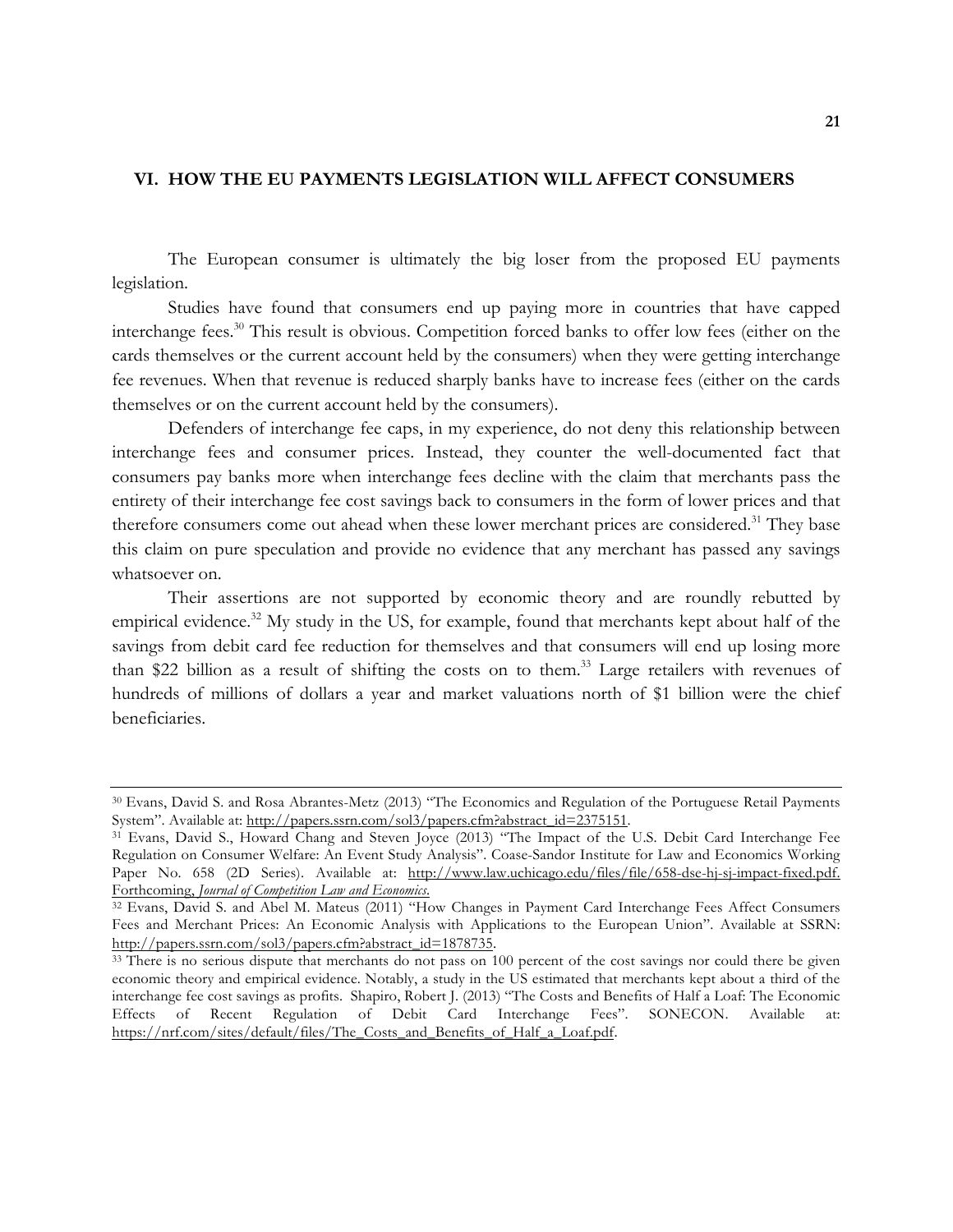

**Figure 2: Average Debit Interchange Fees versus Per Capita GDP in EU Countries**

The extent of the redistribution from merchants to consumers varies enormously across countries. Consumers in high-interchange fee countries such as Romania will lose much more relatively speaking than consumers in low-interchange fee countries such as Denmark. Figure 2 shows the relationship between the average debit card interchange fee in each country and GDP per capita. The graph shows that the debit card interchange fee is higher in countries with lower per capita GDP. The countries that will have the largest reductions in interchange fees, and therefore the greatest harm to consumers, are the poorest countries; the countries that will have the lowest, and in some cases no, reductions in interchange fees and therefore the least harm to consumers are the richest countries. There are exceptions, of course, but that is the general rule. The interchange fee caps take from the consumer and give to the merchant, and they take the most from the poorest consumers. As I said, this is Alice-in-Wonderland public policy.

The EU payments legislation harms European consumers in other ways. Approximately  $\epsilon$  88 billion was spent in 2012 by Europeans using cards from three-party systems in the Member States

Source: European Central Bank.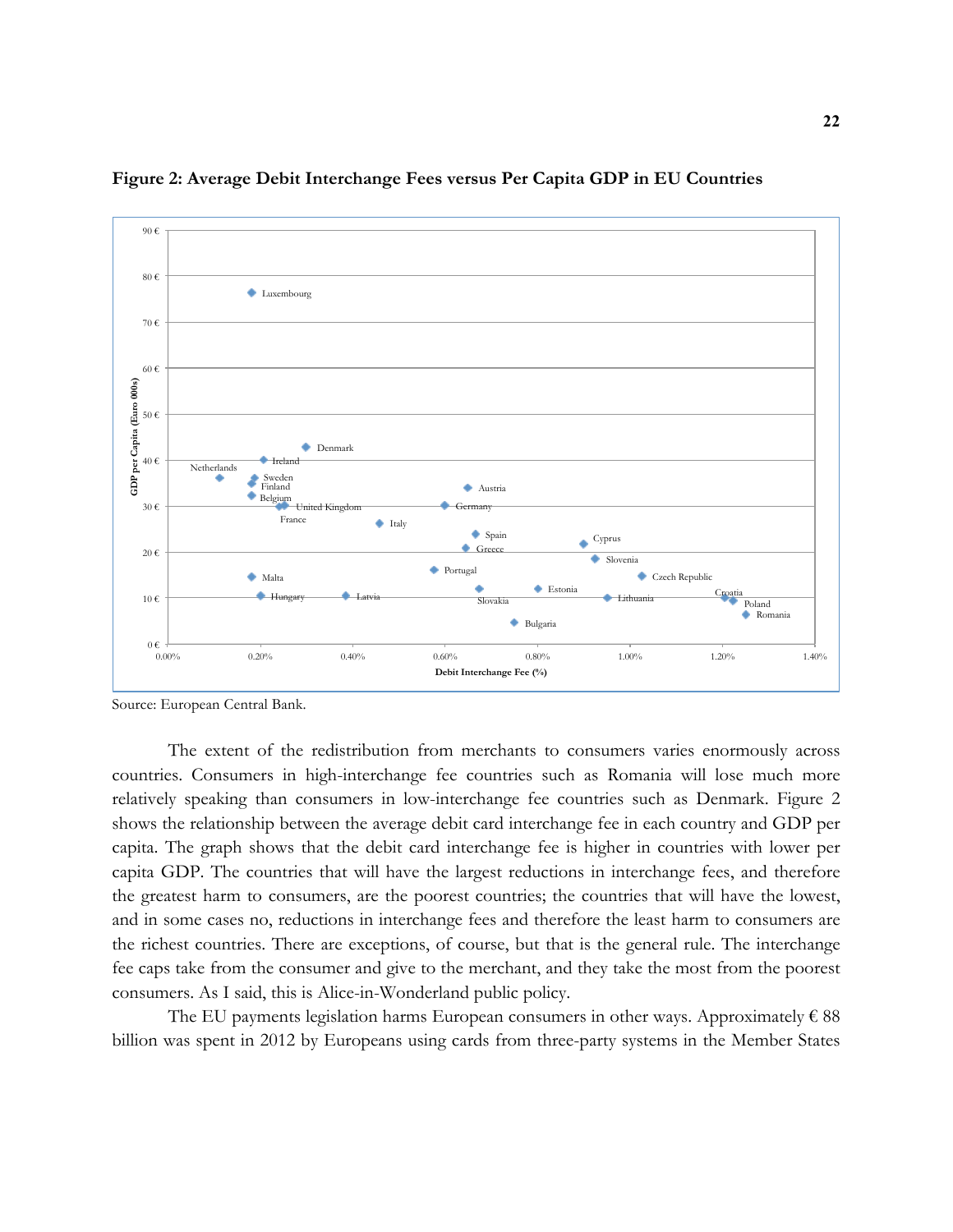that account for more than 90 percent of GDP and population. Consumers will also face occasional opportunistic surcharging by merchants on such purchases. A consumer also risks having merchants that advertise that they accept a three-party system brand turn around and reject the particular card the consumer presents. In the longer run consumers are also likely to find that they have less choice than they have now as independent domestic card systems and three-party systems are forced to withdraw from the payment card market in countries across the EU. Consumers are also likely to have even less choice than they would get in the absence of the payments legislation. That's because the legislation will reduce entry into payments cards in the European Union.

#### **VII.CONCLUSION**

The European Commission's proposal and the common position reached by the European Parliament in April 2014 is ill-conceived and poorly thought through. This is no surprise, given how woefully inadequate—and in some areas, completely lacking—the impact assessment undertaken by the Commission is. The proposed legislation destines Europe to having a payment card industry operated largely by banks and run by two global brands. The prospect of low caps on interchange fees has already killed or chilled the prospects for the emergence of a new pan-European payment system. Those caps will temper competition between MasterCard and Visa and may drive independent domestic systems out of business altogether over time. The bizarre restraints on the three-party systems in European countries, all of them much smaller than their four-party rivals across Europe, will make these companies less vibrant competitors and may drive them out of many countries in Europe. For European consumers the proposed payments legislation would lead to a hefty price tag, diminished choice, and depressed innovation.

The European Council would be wise to discard this legislation as currently drafted. Any new legislation should completely abandon restraints on the three-party systems that are essentially fringe competitors in Europe. There is simply no sensible rationale for these restraints and none has been offered. New legislation should also drop the caps on interchange fees. These caps weaken competition between MasterCard, Visa, and independent domestic card systems. They also shift the costs of payment cards to consumers and will cost European consumers billions of euros in added fees.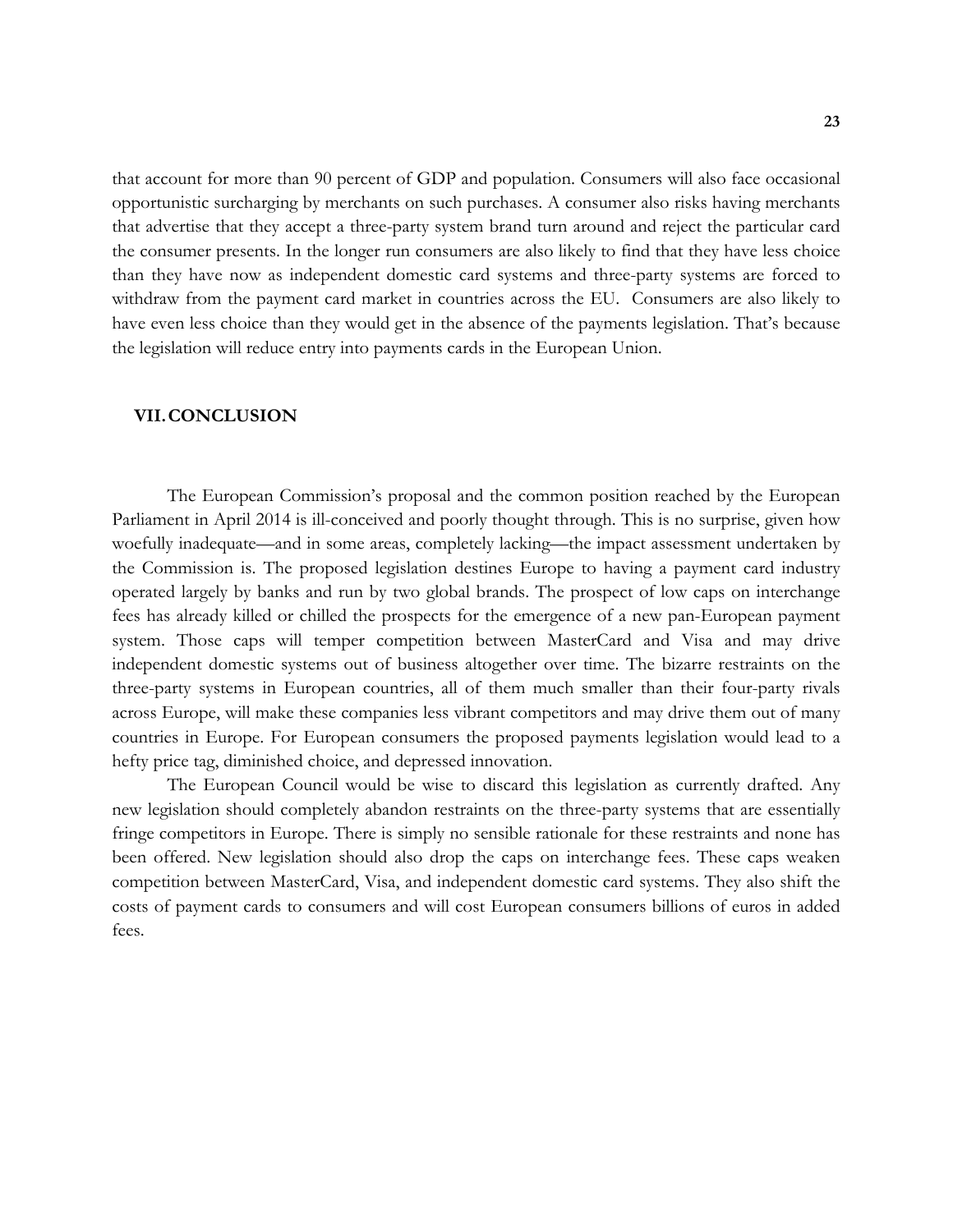### **APPENDIX**

## **CALCULATION OF INTERCHANGE FEES BY COUNTRY**

This appendix describes the calculation of interchange rates by country.

We started by obtaining Visa and MasterCard's current intra-country interchange fee schedules.<sup>34</sup> Visa and MasterCard typically have many different interchange rates that depend on the type of card used, how the transaction is processed, and the merchant's sector. Separately for credit and debit, for each country, for each system, and for each merchant sector, we limited attention to one interchange rate. In each case, we picked an interchange rate that applied to intra-country transactions that used non-premium consumer cards in a face-to-face transaction. For cases where there was a separate rate for EMV or Chip+PIN transactions, we used that rate. In countries without that distinction, we used the rate for electronically authorized transactions. There are interchange fee rates that are higher or lower but the rates we used were typically in the middle and reflect the most common type of transactions.

We then converted each interchange rate into a percentage of the transaction amount. In most cases the fees were already expressed in percentage terms, so this involved no additional calculations. In other cases, the interchange fees were expressed as a flat fee plus a percentage of the transaction amount. In these cases, we needed to make an assumption about the average transaction size. We used data from the European Central Bank for 2012 to calculate an EU-wide average transaction size for debit cards ( $\epsilon$ 48.15) and credit cards ( $\epsilon$ 67.82).<sup>35</sup> We used these average transaction sizes to calculate the average total interchange fee. For example, in Belgium, the interchange fee for Visa debit is 0.15% +  $\epsilon$ 0.015. At an average transaction size of  $\epsilon$ 48.15, this works out to  $(0.0015*48.15 + 0.015)/48.15 = 0.18%$ .

Next, for each country, system (Visa or MasterCard), and product (credit or debit), we calculated the median interchange rate across all merchant sectors. This gives us two debit interchange rates and two credit interchange rates for each country.

Next, we obtained estimates of interchange fees for the large domestic card systems. Table A summarizes the data.

<sup>34</sup> Visa Europe, "Our Fees." Available at http://www.visaeurope.com/en/about\_us/our\_business/fees\_and\_interchange.aspx; MasterCard International, "MasterCard Intra-Country Interchange Fees." Available at http://www.mastercard.com/us/company/en/whatwedo/interchange/Country.html. 35 European Central Bank, Statistical Data Warehouse. Available at http://sdw.ecb.europa.eu/reports.do?node=1000001431.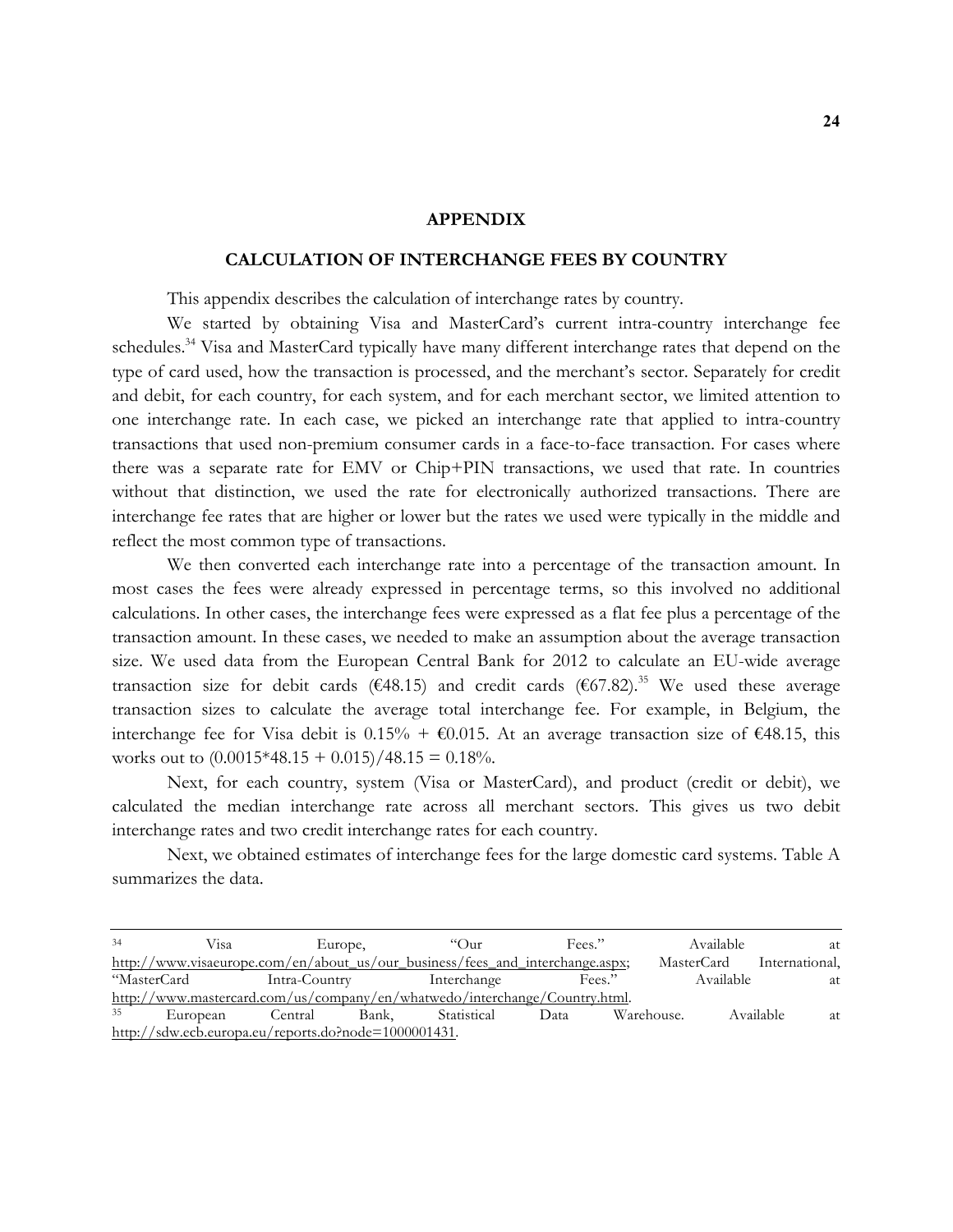| Country  | System           | Type   | Interchange Fee (Actual)                         | Interchange Fee $(\%)$ |
|----------|------------------|--------|--------------------------------------------------|------------------------|
| Denmark  | Dankort          | Debit  | $0.20\%^{36}$                                    | $0.20\%$               |
| France   | Cartes Bancaires | Credit | $0.28\%$ + fraud adjustment                      | $0.31\%$               |
|          |                  |        | averaging no greater than $0.03\%$ <sup>37</sup> |                        |
| Germany  | <b>ZKE</b>       | Debit  | $0.30\%^{38}$                                    | $0.30\%$               |
| Italy    | PagoBancomat     | Debit  | $0.1309\% + \text{\textsterling}0.1039$          | $0.34\%$               |
| Portugal | MB               | Debit  | $0.50\%$ <sup>40</sup>                           | $0.50\%$               |
| Spain    | Servired         | Credit | $0.76\%$ <sup>41</sup>                           | 0.76%                  |
| Spain    | Euro $6000$      | Credit | $0.79\%$ <sup>42</sup>                           | $0.79\%$               |
| Spain    | 4b               | Credit | $0.75\%$ <sup>43</sup>                           | 0.75%                  |
| Spain    | Servired         | Debit  | € $0.3344$                                       | $0.69\%$               |
| Spain    | Euro $6000$      | Debit  | €0.32 <sup>45</sup>                              | $0.66\%$               |
| Spain    | 4b               | Debit  | € $0.3046$                                       | 0.62%                  |

## **Table A: Interchange Fees for Large Domestic Card Systems**

Cases with a flat interchange fee were converted to percentages of the transaction using the same method used for Visa and MasterCard.

<sup>36</sup> Denmark's Dankort pays issuers a flat fee per transaction, where the level of the flat fee depends on the issuer's annual number of transactions. In general, this fee is less than 0.20 percent, although it may be higher on small-value transactions. Ministry of Growth and Business Denmark, "Interchange Fee Regulation and Domestic Debit Card Schemes," June 2, 2014. Available at http://www.eu-June 2, 2014. Available at http://www.euoplysningen.dk/upload/application/pdf/ca7ff3c0/201305502.pdf?download=1. The exact average interchange fee appears to be non-public.

<sup>&</sup>lt;sup>37</sup> Cartes Bancaires, "Current CB Multilateral Interchange Fees and Tariffs." Available at http://www.cartesbancaires.com/IMG/pdf/CB\_Interchange\_Fees\_and\_Tariffs.pdf; PaySys, "French Anti-Trust Authority Decision on

MIF," PaySys SEPA Newsletter, June-July 2011. Available at http://www.paysys.de/download/SepaJunJul11.pdf.<br><sup>38</sup> Der Handel, "Bundeskartellamt kippt Girocard-Gebühr," April 8, 2014. Available at https://www.derhandel.de/news/finanzen/pages/Bundeskartellamt-kippt-Girocard-Gebuehr-10503.html.

<sup>39</sup> Conzorzio Bancomat, "Commissioni Interbancarie." Available at http://www.bancomat.it/it/consorzio/commissioni.html. 40 David S. Evans and Rosa Abrantes-Metz (2013), "The Economics and Regulation or the Portugese Retail Payments

System." Available at http://www.sibs.pt/export/sites/sibs\_fps/pt/documentos/The-Economics-and-Regulation-of-

the-Portuguese-Retail-Payments-System\_2013.pdf.<br><sup>41</sup> Servired, "Tasas de Intercambio: Intra-Sistema." Available at http://www.servired.es/tasas-de-intercambio/intra-

sistema/.<br><sup>42</sup> Euro 6000, "Tasas de intercambio: Intra-Sistema." Available at <u>http://www.euro6000.com/informacion-</u><br>corporativa/tasas/intrasistema.

<sup>&</sup>lt;sup>43</sup> 4B, "Tasas de intercambio." Available at http://www.4b.es/productos-y-servicios/comercios/tasas-de-intercambio.<br><sup>44</sup> Servired, "Tasas de Intercambio: Intra-Sistema." Available at http://www.servired.es/tasas-de-interc

sistema/.

<sup>45</sup> Euro 6000, "Tasas de intercambio: Intra-Sistema." Available at http://www.euro6000.com/informacioncorporativa/tasas/intrasistema.

<sup>464</sup>B, "Tasas de intercambio." Available at http://www.4b.es/productos-y-servicios/comercios/tasas-de-intercambio.